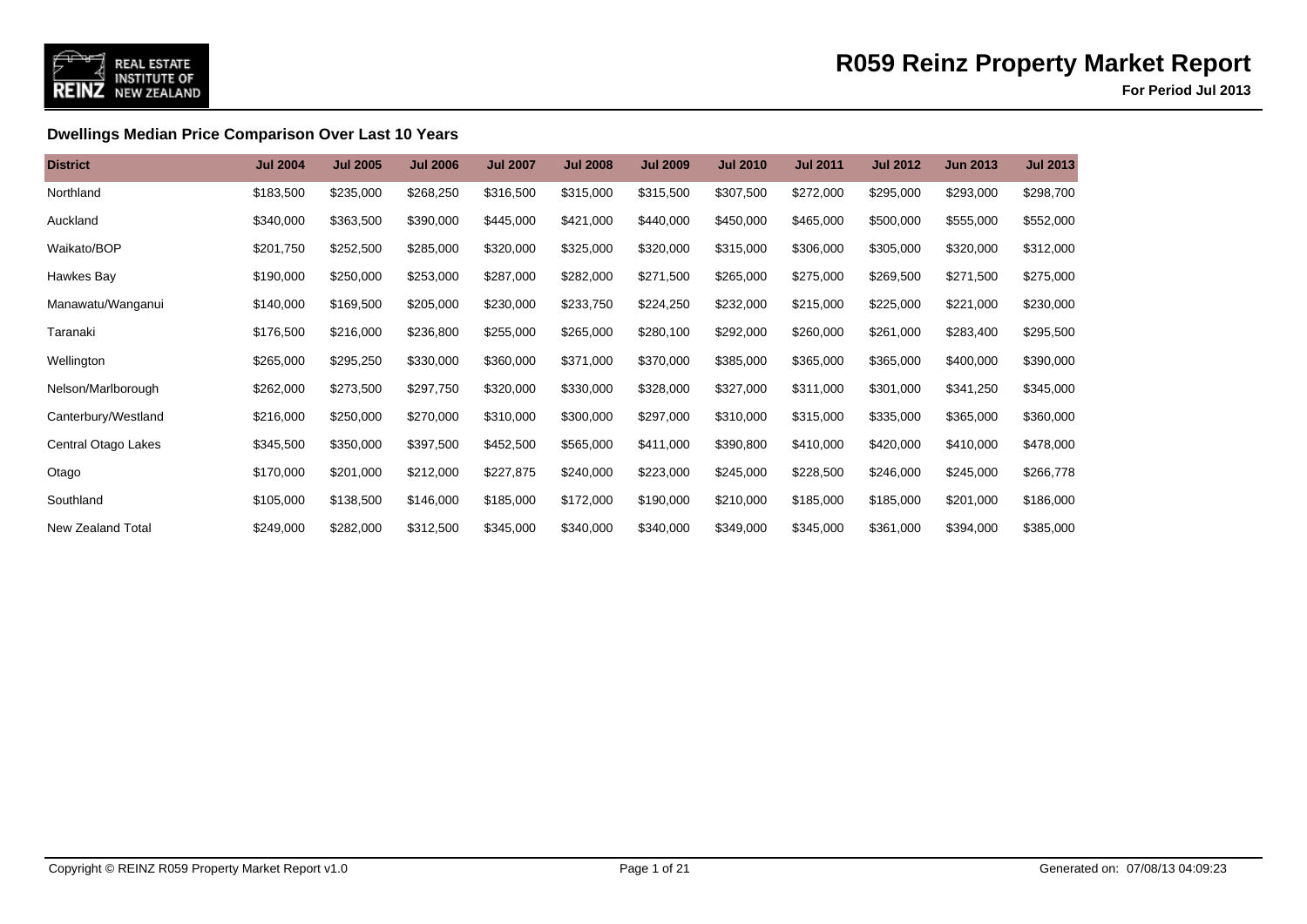

### **Total Dwellings Sales Comparison Over Last 10 Years**

| <b>District</b>     | <b>Jul 2004</b> | <b>Jul 2005</b> | <b>Jul 2006</b> | <b>Jul 2007</b> | <b>Jul 2008</b> | <b>Jul 2009</b> | <b>Jul 2010</b> | <b>Jul 2011</b> | <b>Jul 2012</b> | <b>Jun 2013</b> | <b>Jul 2013</b> |
|---------------------|-----------------|-----------------|-----------------|-----------------|-----------------|-----------------|-----------------|-----------------|-----------------|-----------------|-----------------|
| Northland           | 240             | 210             | 192             | 222             | 119             | 149             | 102             | 117             | 139             | 157             | 172             |
| Auckland            | 2,609           | 2,950           | 2,754           | 2,446           | 1,411           | 2,024           | 1,505           | 1,799           | 2,306           | 2,485           | 2,756           |
| Waikato/BOP         | 1,406           | 1,297           | 1,165           | 949             | 637             | 884             | 588             | 707             | 804             | 910             | 1,038           |
| Hawkes Bay          | 301             | 269             | 251             | 239             | 167             | 232             | 157             | 190             | 210             | 162             | 227             |
| Manawatu/Wanganui   | 440             | 438             | 414             | 351             | 230             | 328             | 207             | 237             | 293             | 236             | 291             |
| Taranaki            | 210             | 206             | 194             | 151             | 155             | 168             | 145             | 110             | 179             | 161             | 150             |
| Wellington          | 753             | 860             | 790             | 652             | 503             | 618             | 512             | 521             | 613             | 590             | 613             |
| Nelson/Marlborough  | 203             | 236             | 254             | 224             | 177             | 228             | 159             | 189             | 202             | 220             | 234             |
| Canterbury/Westland | 1,068           | 1,110           | 1,118           | 886             | 675             | 905             | 683             | 639             | 745             | 773             | 820             |
| Central Otago Lakes | 82              | 109             | 111             | 84              | 69              | 84              | 48              | 74              | 76              | 110             | 91              |
| Otago               | 284             | 255             | 259             | 238             | 217             | 229             | 196             | 204             | 206             | 213             | 240             |
| Southland           | 216             | 195             | 259             | 218             | 129             | 165             | 109             | 141             | 134             | 118             | 145             |
| New Zealand Total   | 7,812           | 8,135           | 7,761           | 6,660           | 4,489           | 6,014           | 4,411           | 4,928           | 5,907           | 6,135           | 6,777           |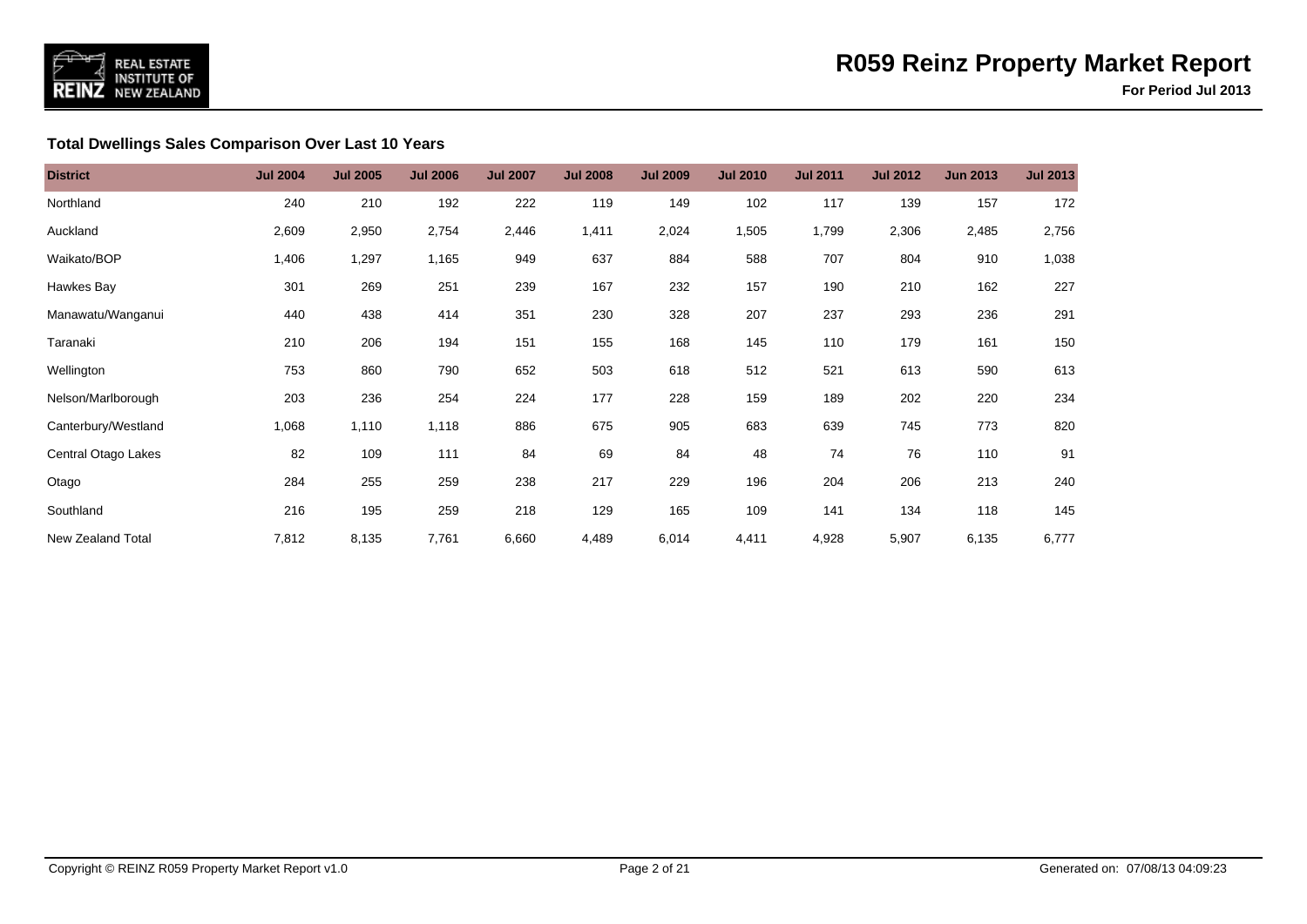

### **Dwellings Medians Days To Sell Comparison Over Last 10 Years**

| <b>District</b>     | <b>Jul 2004</b> | <b>Jul 2005</b> | <b>Jul 2006</b> | <b>Jul 2007</b> | <b>Jul 2008</b> | <b>Jul 2009</b> | <b>Jul 2010</b> | <b>Jul 2011</b> | <b>Jul 2012</b> | <b>Jun 2013</b> | <b>Jul 2013</b> |
|---------------------|-----------------|-----------------|-----------------|-----------------|-----------------|-----------------|-----------------|-----------------|-----------------|-----------------|-----------------|
| Northland           | 44              | 32              | 50              | 45              | 63              | 51              | 65              | 77              | 62              | 70              | 66              |
| Auckland            | 32              | 31              | 34              | 29              | 52              | 33              | 38              | 34              | 31              | 30              | 29              |
| Waikato/BOP         | 31              | 32              | 39              | 40              | 64              | 47              | 61              | 56              | 59              | 56              | 55              |
| Hawkes Bay          | 30              | 42              | 43              | 49              | 63              | 45              | 54              | 53              | 62              | 45              | 49              |
| Manawatu/Wanganui   | 27              | 28              | 34              | 40              | 68              | 39              | 57              | 57              | 50              | 46              | 58              |
| Taranaki            | 28              | 28              | 33              | 40              | 73              | 32              | 51              | 64              | 54              | 76              | 50              |
| Wellington          | 29              | 27              | 30              | 29              | 60              | 36              | 47              | 45              | 43              | 37              | 43              |
| Nelson/Marlborough  | 33              | 47              | 34              | 34              | 48              | 40              | 46              | 47              | 38              | 39              | 42              |
| Canterbury/Westland | 23              | 25              | 34              | 26              | 55              | 33              | 41              | 37              | 31              | 26              | 28              |
| Central Otago Lakes | 64              | 103             | 76              | 65              | 71              | 116             | 76              | 108             | 76              | 40              | 61              |
| Otago               | 24              | 32              | 35              | 31              | 64              | 40              | 54              | 54              | 41              | 39              | 41              |
| Southland           | 28              | 29              | 27              | 21              | 59              | 35              | 38              | 46              | 39              | 46              | 60              |
| New Zealand Total   | 30              | 30              | 35              | 31              | 58              | 37              | 45              | 42              | 38              | 34              | 35              |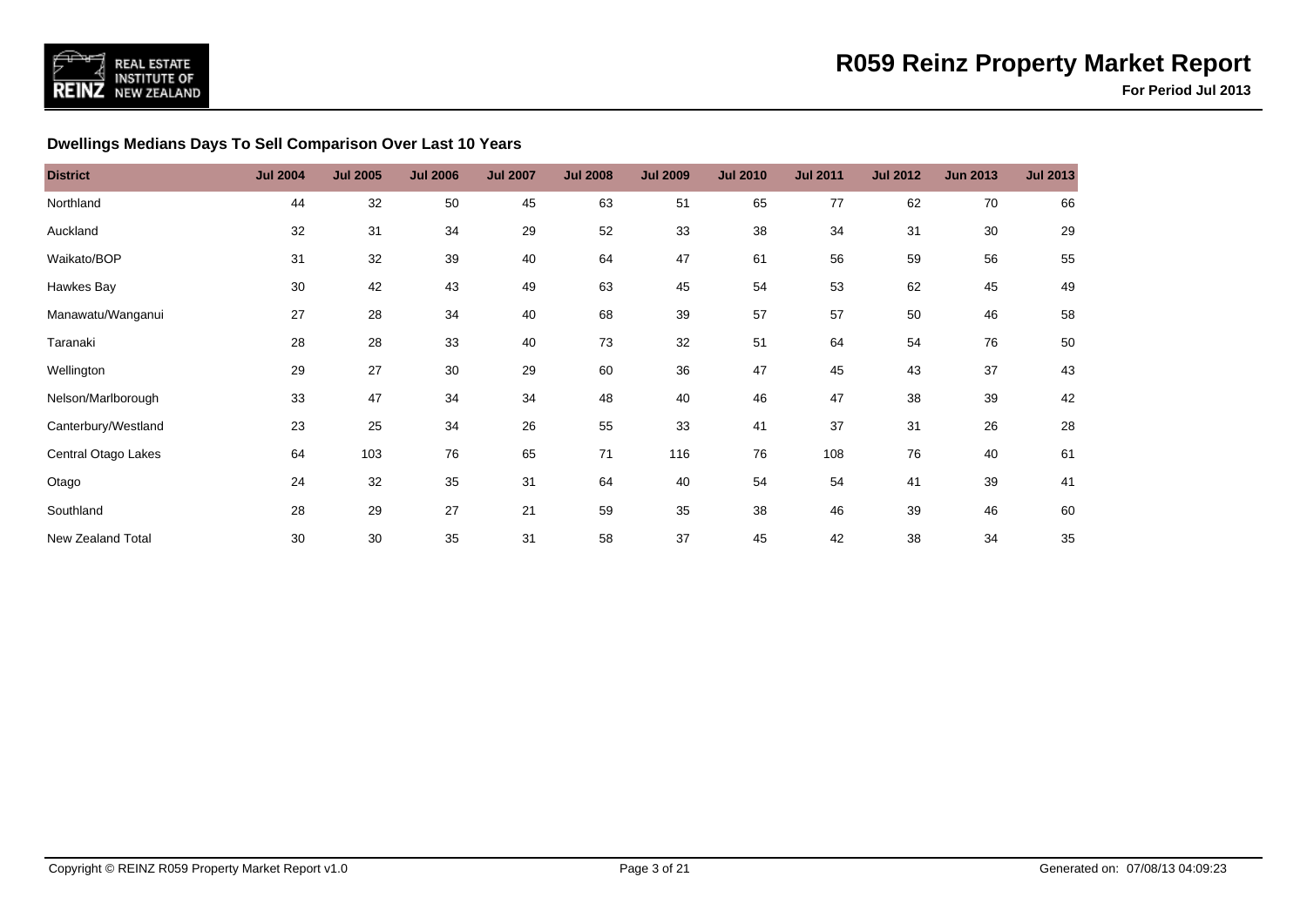

**For Period Jul 2013**

### **Residential Value Of Sales By District**

| <b>District</b>          | Value           |
|--------------------------|-----------------|
| Northland                | \$60,865,722    |
| Auckland                 | \$1,820,291,005 |
| Waikato/BOP              | \$378,646,410   |
| Hawkes Bay               | \$65,391,995    |
| Manawatu/Wanganui        | \$73,357,488    |
| Taranaki                 | \$50,046,646    |
| Wellington               | \$271,488,434   |
| Nelson/Marlborough       | \$95,367,207    |
| Canterbury/Westland      | \$333,546,851   |
| Central Otago Lakes      | \$57,721,213    |
| Otago                    | \$69,175,017    |
| Southland                | \$30,059,202    |
| <b>New Zealand Total</b> | \$3,305,957,190 |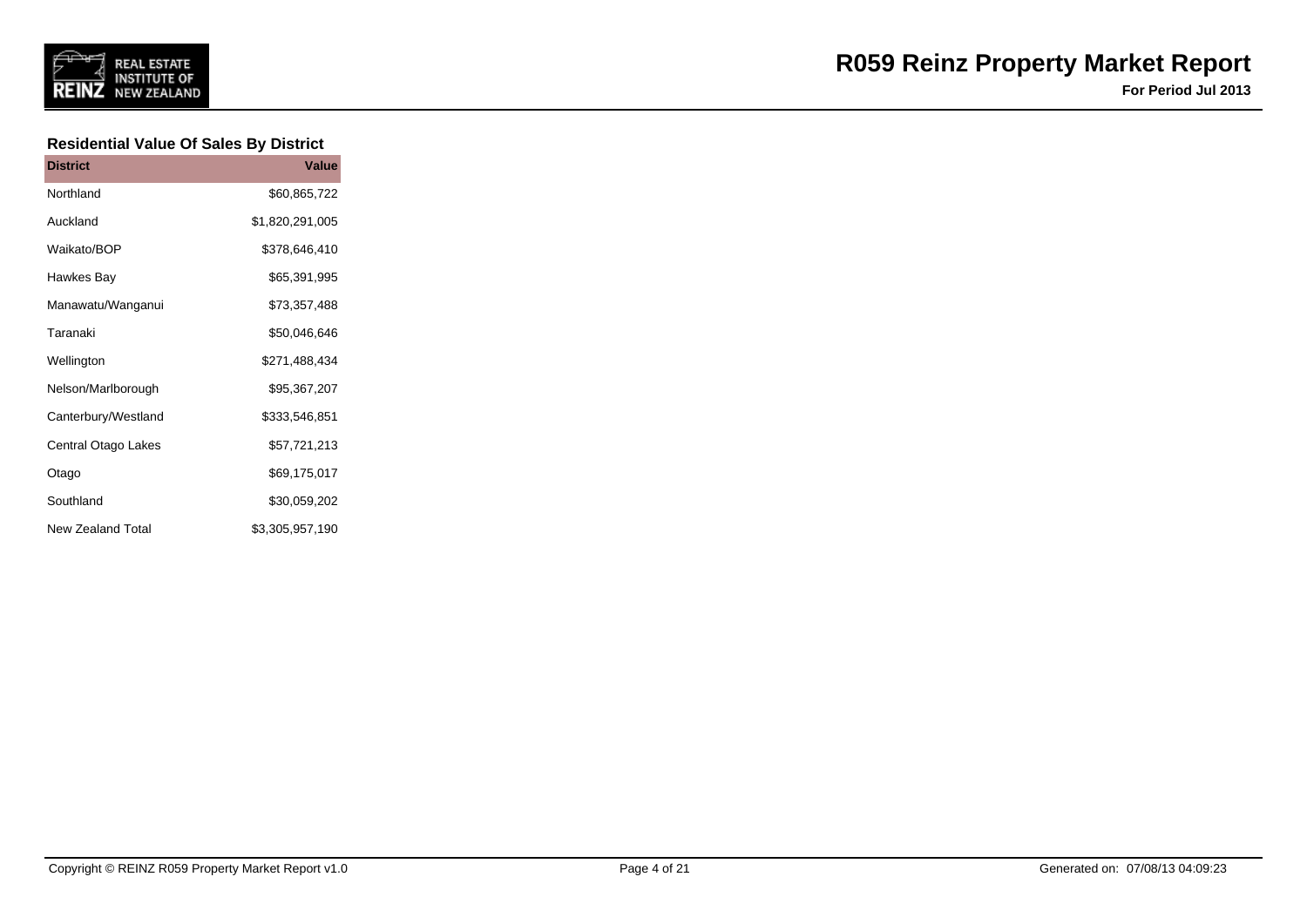

#### **Dwellings & Sections Median Price By District**

| <b>District</b>          | <b>Dwellings</b> | <b>Sections</b> |
|--------------------------|------------------|-----------------|
| Northland                | \$298,700        | \$114,000       |
| Auckland                 | \$552,000        | \$310,000       |
| Waikato/BOP              | \$312,000        | \$170,000       |
| Hawkes Bay               | \$275,000        | \$179,750       |
| Manawatu/Wanganui        | \$230,000        | \$70,000        |
| Taranaki                 | \$295,500        | \$152,174       |
| Wellington               | \$390,000        | \$131,750       |
| Nelson/Marlborough       | \$345,000        | \$200,000       |
| Canterbury/Westland      | \$360,000        | \$175,500       |
| Central Otago Lakes      | \$478,000        | \$240,000       |
| Otago                    | \$266,778        | \$70,000        |
| Southland                | \$186,000        | \$34,250        |
| <b>New Zealand Total</b> | \$385,000        | \$182,250       |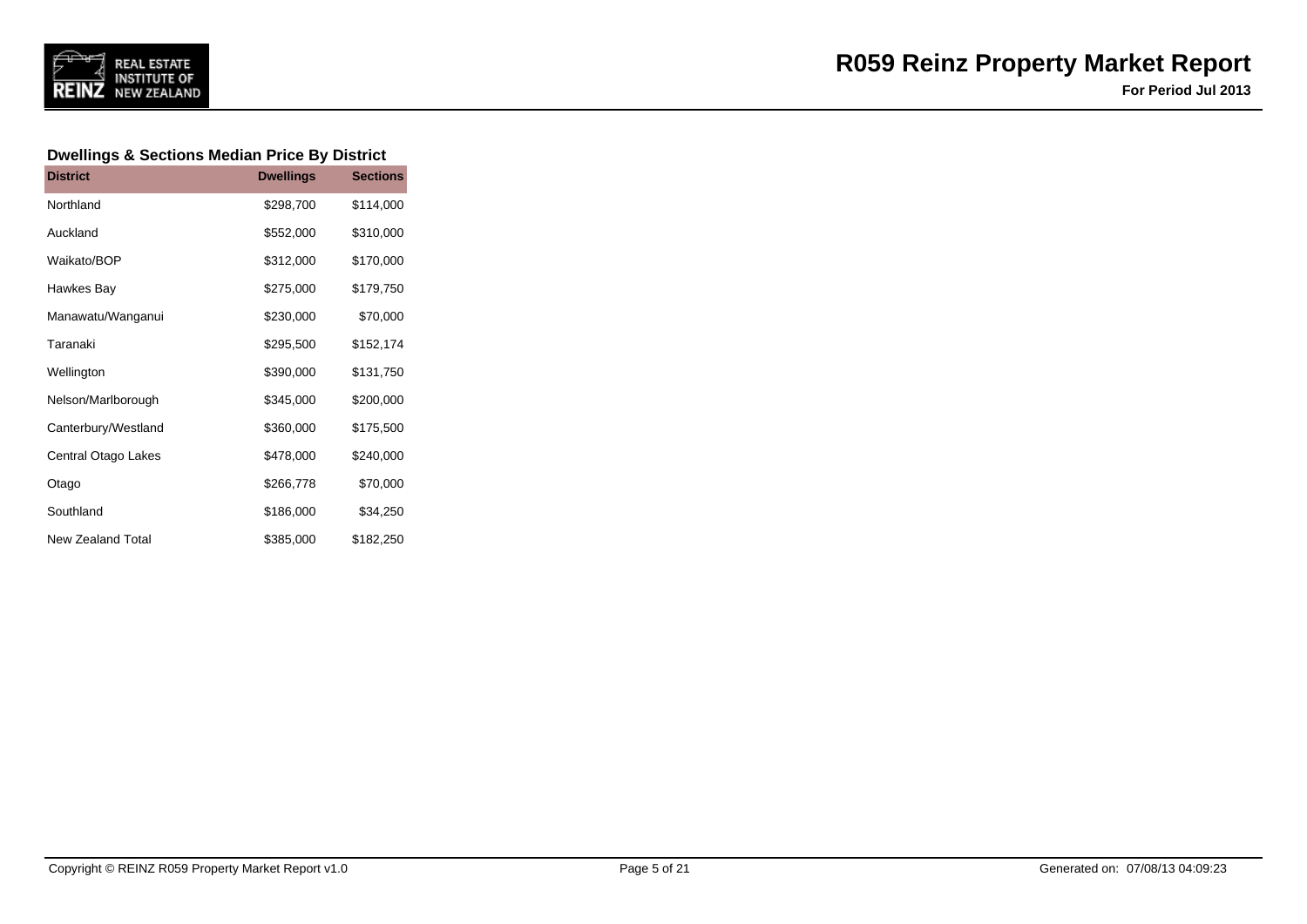

### **Dwellings Percentage Difference Over 12 Months**

| <b>District</b>          | <b>Jul 2012</b> | <b>Jul 2013</b> | % increase |
|--------------------------|-----------------|-----------------|------------|
| Northland                | \$295,000       | \$298,700       | 1.25       |
| Auckland                 | \$500,000       | \$552,000       | 10.40      |
| Waikato/BOP              | \$305,000       | \$312,000       | 2.29       |
| Hawkes Bay               | \$269,500       | \$275,000       | 2.04       |
| Manawatu/Wanganui        | \$225,000       | \$230,000       | 2.22       |
| Taranaki                 | \$261,000       | \$295,500       | 13.21      |
| Wellington               | \$365,000       | \$390,000       | 6.84       |
| Nelson/Marlborough       | \$301,000       | \$345,000       | 14.61      |
| Canterbury/Westland      | \$335,000       | \$360,000       | 7.46       |
| Central Otago Lakes      | \$420,000       | \$478,000       | 13.80      |
| Otago                    | \$246,000       | \$266,778       | 8.44       |
| Southland                | \$185,000       | \$186,000       | 0.54       |
| <b>New Zealand Total</b> | \$361,000       | \$385,000       | 6.64       |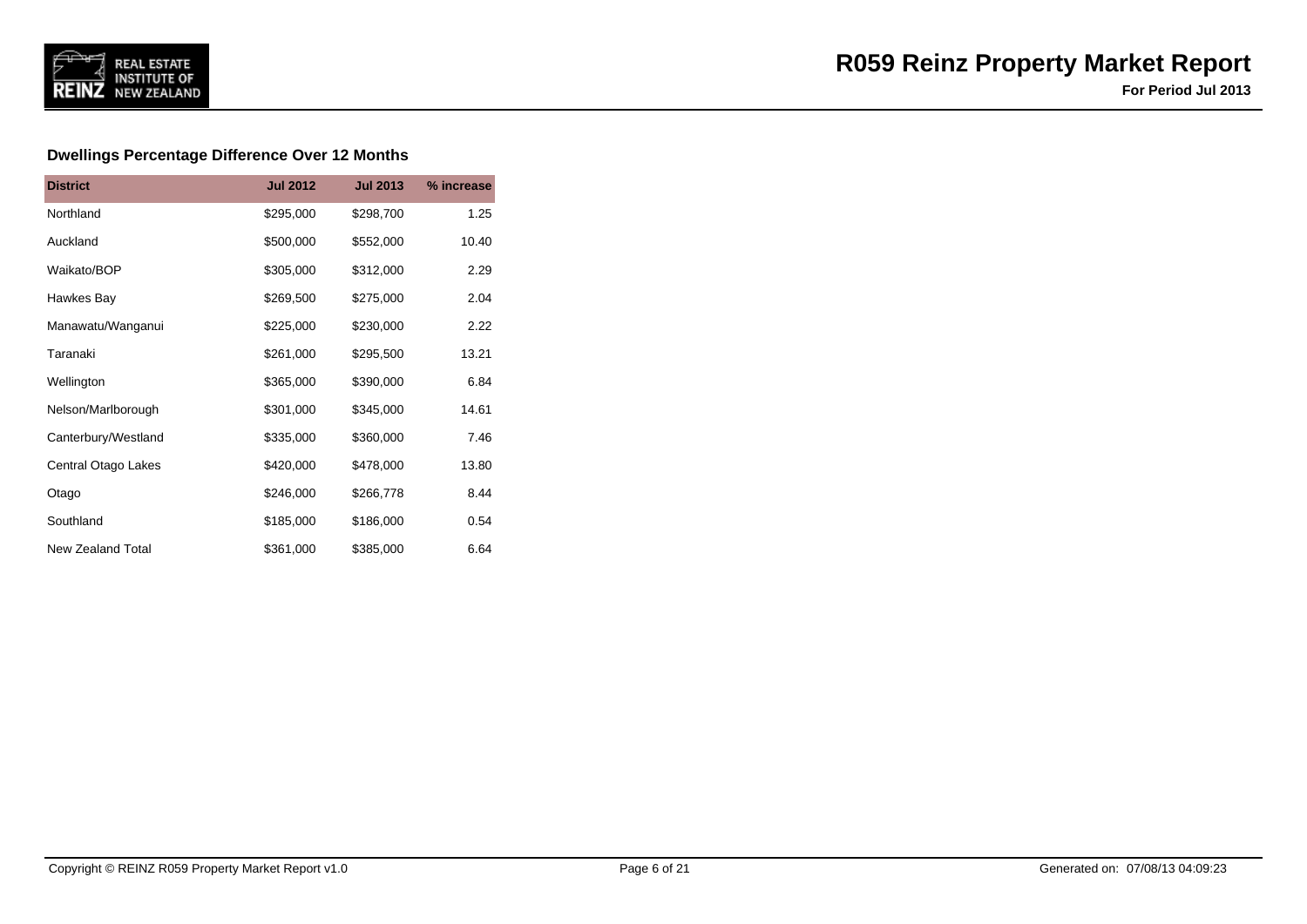

**For Period Jul 2013**

**Northland Medians and Numbers Sold**

|                         |               | <b>Jul 2009</b>    |                        |               | <b>Jul 2010</b>    |                        |               | <b>Jul 2011</b>    |                        |               | <b>Jul 2012</b>    |                        |               | <b>Jun 2013</b>    |                        |               | <b>Jul 2013</b>          |                        |
|-------------------------|---------------|--------------------|------------------------|---------------|--------------------|------------------------|---------------|--------------------|------------------------|---------------|--------------------|------------------------|---------------|--------------------|------------------------|---------------|--------------------------|------------------------|
|                         | <b>Median</b> | No.<br><b>Sold</b> | <b>Days</b><br>to Sell | <b>Median</b> | No.<br><b>Sold</b> | <b>Days</b><br>to Sell | <b>Median</b> | No.<br><b>Sold</b> | <b>Days</b><br>to Sell | <b>Median</b> | No.<br><b>Sold</b> | <b>Days</b><br>to Sell | <b>Median</b> | No.<br><b>Sold</b> | <b>Days</b><br>to Sell | <b>Median</b> | No.<br><b>Sold</b>       | <b>Days</b><br>to Sell |
| Mangonui                | \$112,500     | 3                  | 89                     | \$415,000     | 6                  | 50                     | \$282,500     | $\overline{2}$     | 120                    | \$334,000     | 6                  | 33                     | \$270,000     | 9                  | 83                     | \$312,750     | 6                        | 120                    |
| Kaitaia & Far North     | \$205,000     | 5                  | 19                     | \$510,000     | $\overline{1}$     | 604                    | \$182,500     | 6                  | 135                    | \$216,500     | 8                  | 57                     | \$120,500     | 8                  | 141                    | \$260,000     | 12                       | 129                    |
| Whangaroa/Kaeo          | \$325,000     | $\mathbf{1}$       | 123                    |               | 0                  |                        |               | 0                  |                        | \$362,500     | $\overline{1}$     | 1,659                  |               | $\mathbf 0$        |                        | \$140,000     | -1                       | 222                    |
| Hokianga                | \$230,000     | $\mathbf{1}$       | 109                    | \$110,000     | 5                  | 47                     | \$70,000      | -1                 | 119                    | \$162,500     | 4                  | 191                    |               | 0                  |                        | \$252,500     | 2                        | 146                    |
| Kaikohe                 | \$156,250     | 4                  | 45                     | \$166,250     | 4                  | 62                     | \$160,000     | 3                  | 93                     | \$80,502      | 3                  | 101                    | \$110,000     | 5                  | 130                    | \$137,000     | 6                        | 203                    |
| Paihia                  | \$369,500     | 6                  | 333                    | \$303,750     | $\overline{4}$     | 154                    | \$407,950     | $\mathbf 1$        | 130                    | \$380,000     | $\overline{2}$     | 11                     | \$420,000     | 5                  | 132                    | \$360,000     | 9                        | 66                     |
| Kawakawa                |               | 0                  |                        | \$197,500     | $\overline{2}$     | 251                    | \$167,500     | $\overline{1}$     | 45                     | \$285,000     | 3                  | 98                     | \$205,000     | $\mathbf{1}$       | 191                    |               | 0                        |                        |
| Moerewa                 |               | $\mathbf 0$        |                        |               | 0                  |                        | \$75,000      | $\mathbf 1$        | 50                     | \$62,500      | -1                 | 28                     |               | 0                  |                        | \$58,000      | $\overline{\phantom{a}}$ | 65                     |
| Kerikeri                | \$435,000     | 13                 | 150                    | \$344,750     | 14                 | 79                     | \$410,000     | 17                 | 149                    | \$380,000     | 13                 | 56                     | \$426,000     | 18                 | 55                     | \$370,000     | 19                       | 59                     |
| Russell                 | \$880,000     | 3                  | 58                     |               | $\mathbf 0$        |                        |               | 0                  |                        | \$454,000     | $\overline{2}$     | 86                     | \$1,550,000   | $\mathbf 1$        | 73                     |               | 0                        |                        |
| Dargaville Borough      | \$210,500     | 6                  | 126                    | \$325,000     | -1                 | 28                     | \$179,500     | 4                  | 113                    | \$170,000     | 8                  | 69                     | \$191,500     | 8                  | 60                     | \$242,000     | $\overline{1}$           | 124                    |
| <b>Whangarei County</b> | \$342,500     | 28                 | 47                     | \$320,000     | 19                 | 56                     | \$300,000     | 14                 | 41                     | \$380,000     | 23                 | 123                    | \$430,000     | 17                 | 47                     | \$440,000     | 37                       | 118                    |
| Whangarei City          | \$290,000     | 69                 | 43                     | \$280,000     | 43                 | 50                     | \$267,750     | 54                 | 60                     | \$277,500     | 56                 | 49                     | \$283,000     | 75                 | 49                     | \$280,000     | 65                       | 48                     |
| Otamatea County         | \$527,500     | 10                 | 139                    | \$465,000     | 3                  | 118                    | \$325,000     | 13                 | 92                     | \$325,000     | 9                  | 63                     | \$331,000     | 10                 | 134                    | \$272,000     | 13                       | 120                    |
| Northland               | \$315,500     | 149                | 51                     | \$307,500     | 102                | 65                     | \$272,000     | 117                | 77                     | \$295,000     | <u>139</u>         | 62                     | \$293,000     | 157                | <u>70</u>              | \$298,700     | <u>172</u>               | 66                     |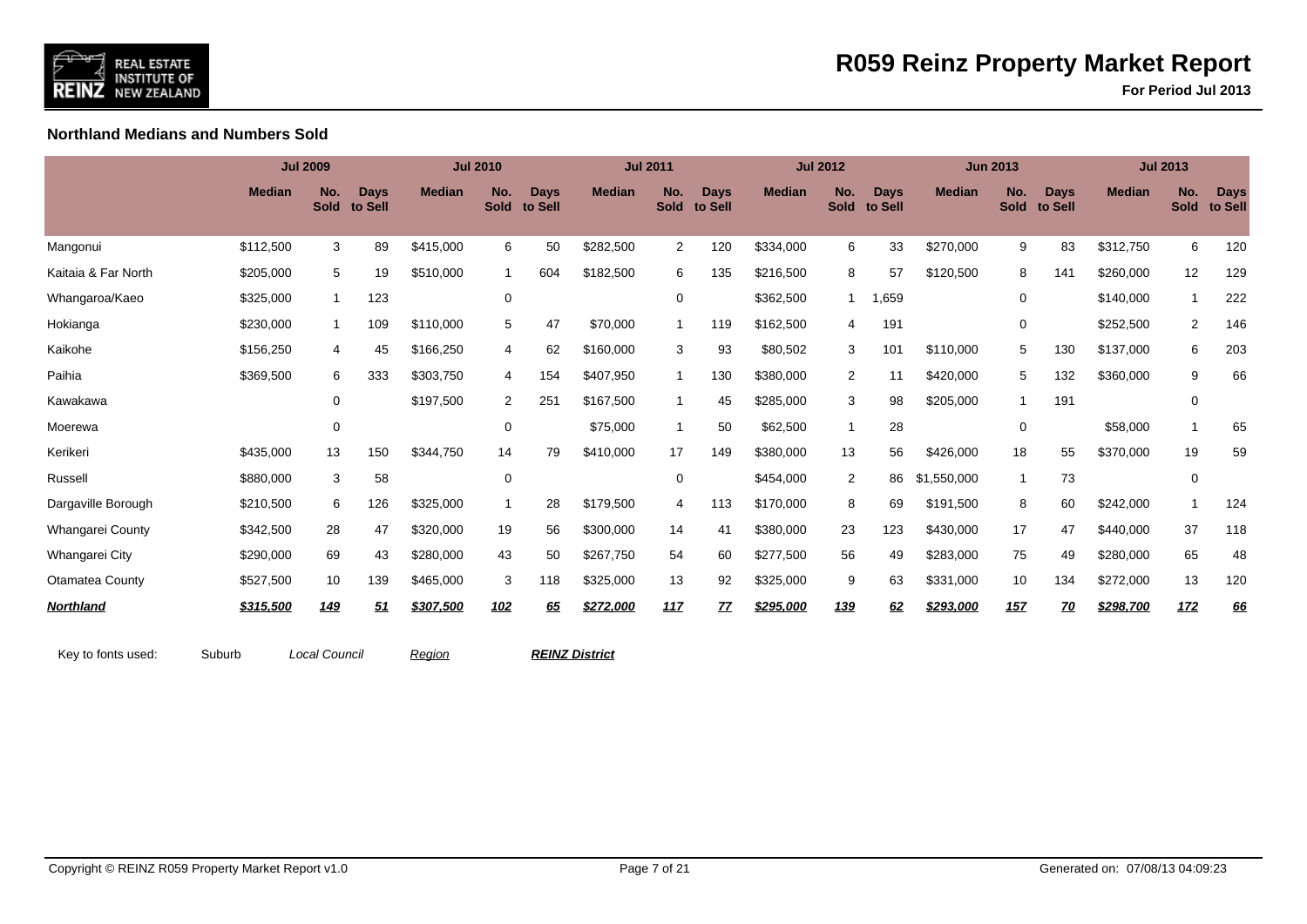

**For Period Jul 2013**

**Auckland Medians and Numbers Sold**

|                          |               | <b>Jul 2009</b>    |                 |               | <b>Jul 2010</b>    |                 |               | <b>Jul 2011</b> |                        |               | <b>Jul 2012</b>    |                        |               | <b>Jun 2013</b>    |                        |               | <b>Jul 2013</b>    |                        |
|--------------------------|---------------|--------------------|-----------------|---------------|--------------------|-----------------|---------------|-----------------|------------------------|---------------|--------------------|------------------------|---------------|--------------------|------------------------|---------------|--------------------|------------------------|
|                          | <b>Median</b> | No.<br><b>Sold</b> | Days<br>to Sell | <b>Median</b> | No.<br><b>Sold</b> | Days<br>to Sell | <b>Median</b> | No.<br>Sold     | <b>Days</b><br>to Sell | <b>Median</b> | No.<br><b>Sold</b> | <b>Days</b><br>to Sell | <b>Median</b> | No.<br><b>Sold</b> | <b>Days</b><br>to Sell | <b>Median</b> | No.<br><b>Sold</b> | <b>Days</b><br>to Sell |
| <b>Albany District</b>   | \$590,000     | 77                 | 23              | \$577,500     | 49                 | 41              | \$630,000     | 63              | 31                     | \$660,000     | 71                 | 31                     | \$787,000     | 73                 | 30                     | \$785,000     | 69                 | 33                     |
| East Coast Bays          | \$533,250     | 120                | 33              | \$482,375     | 74                 | 36              | \$592,400     | 99              | 30                     | \$655,000     | 155                | 30                     | \$740,250     | 132                | 31                     | \$770,000     | 150                | 30                     |
| Glenfield Area           | \$395,000     | 73                 | 33              | \$387,750     | 60                 | 37              | \$391,500     | 82              | 33                     | \$470,500     | 98                 | 23                     | \$537,044     | 104                | 27                     | \$587,000     | 98                 | 24                     |
| <b>Birkenhead Area</b>   | \$566.748     | 43                 | 29              | \$528,000     | 39                 | 26              | \$536,500     | 45              | 32                     | \$629,250     | 58                 | 27                     | \$740,000     | 35                 | 24                     | \$628,000     | 64                 | 29                     |
| Milford/Takapuna         | \$634,000     | 56                 | 30              | \$750,000     | 32                 | 39              | \$660,000     | 45              | 33                     | \$750,000     | 51                 | 30                     | \$795,500     | 62                 | 30                     | \$791,750     | 63                 | 30                     |
| Devonport Area           | \$610,000     | 31                 | 36              | \$635,000     | 23                 | 51              | \$782,500     | 30              | 35                     | \$735,000     | 27                 | 31                     | \$823,000     | 28                 | 34                     | \$968,875     | 28                 | 33                     |
| <b>North Shore City</b>  | \$535,000     | 400                | 30              | \$490,000     | 277                | 38              | \$548,000     | 364             | 32                     | \$615,000     | 460                | 29                     | \$703,250     | 434                | 30                     | \$723,500     | 472                | 30                     |
| <b>Upper Harbour</b>     | \$522,500     | 29                 | 32              | \$610,000     | 23                 | 49              | \$536,800     | 21              | 32                     | \$523,000     | 24                 | 45                     | \$660,000     | 27                 | 36                     | \$665,500     | 30                 | 31                     |
| Waitakeres               | \$355,000     | 2                  | 43              | \$392,000     | 5                  | 130             | \$435,000     | $\overline{1}$  | 124                    | \$515,000     | $\mathbf 1$        | 57                     | \$770,500     | 2                  | 85                     | \$582,500     | 4                  | 212                    |
| Henderson Area           | \$361,000     | 133                | 42              | \$385,000     | 112                | 34              | \$385,000     | 137             | 38                     | \$409,000     | 191                | 32                     | \$460,000     | 195                | 25                     | \$475,000     | 234                | 25                     |
| Glen Eden Area           | \$327,000     | 62                 | 26              | \$355,000     | 45                 | 39              | \$333,000     | 49              | 33                     | \$386,500     | 88                 | 27                     | \$442,100     | 87                 | 27                     | \$445,000     | 87                 | 29                     |
| Titirangi Area           | \$417,125     | 34                 | 36              | \$436,500     | 21                 | 48              | \$464,000     | 29              | 33                     | \$585,000     | 25                 | 26                     | \$640,000     | 27                 | 31                     | \$547,500     | 32                 | 24                     |
| <b>Waitakere City</b>    | \$360,000     | 260                | 37              | \$390,500     | 206                | 40              | \$390,000     | 237             | 34                     | \$416,000     | 329                | 30                     | \$486,000     | 338                | 27                     | \$482,000     | 387                | 26                     |
| Mount Roskill Area       | \$442,000     | 85                 | 23              | \$430,675     | 69                 | 39              | \$479,750     | 86              | 33                     | \$540,000     | 111                | 28                     | \$681,500     | 110                | 31                     | \$626,000     | 125                | 30                     |
| <b>Mount Albert Area</b> | \$535,250     | 46                 | 25              | \$461,000     | 41                 | 33              | \$675,000     | 45              | 33                     | \$600,500     | 60                 | 30                     | \$730,500     | 65                 | 29                     | \$548,000     | 76                 | 30                     |
| City / Pt Chev           | \$320,000     | 211                | 29              | \$337,500     | 169                | 32              | \$309,100     | 190             | 31                     | \$335,000     | 219                | 28                     | \$401,500     | 254                | 29                     | \$310,000     | 269                | 23                     |
| Mt Eden / Epsom          | \$613,750     | 86                 | 27              | \$673,500     | 58                 | 30              | \$727,500     | 69              | 27                     | \$785,000     | 101                | 29                     | \$951,000     | 95                 | 30                     | \$840,000     | 92                 | 30                     |
| Eastern Suburbs          | \$718,000     | 120                | 34              | \$815,000     | 111                | 34              | \$742,500     | 118             | 34                     | \$851,250     | 126                | 35                     | \$1,035,000   | 139                | 30                     | \$905,000     | 159                | 33                     |
| Ellerslie / Panmure      | \$480,000     | 25                 | 27              | \$472,250     | 26                 | 32              | \$452,500     | 25              | 29                     | \$552,000     | 44                 | 25                     | \$699,000     | 31                 | 27                     | \$663,000     | 36                 | 28                     |
| Onehunga / Penrose       | \$344,500     | 56                 | 33              | \$314,500     | 36                 | 55              | \$346,500     | 54              | 38                     | \$439,000     | 60                 | 28                     | \$502,500     | 84                 | 31                     | \$463,500     | 86                 | 26                     |
| <b>Islands Of Gulf</b>   | \$445,000     | 17                 | 75              | \$462,500     | 10                 | 50              | \$650,000     | 18              | 123                    | \$447,750     | 20                 | 96                     | \$570,000     | 28                 | 39                     | \$535,000     | 37                 | 122                    |
| <b>Auckland City</b>     | \$461,250     | 646                | 29              | \$492.500     | 520                | 34              | \$520,000     | 605             | 33                     | \$566,000     | 741                | 29                     | \$650,000     | 806                | 30                     | \$592,250     | 880                | 28                     |
| Eastern Beaches          | \$528,000     | 191                | 32              | \$561,500     | 144                | 38              | \$571,000     | 143             | 34                     | \$592,500     | 164                | 27                     | \$720,750     | 178                | 31                     | \$705,000     | 204                | 29                     |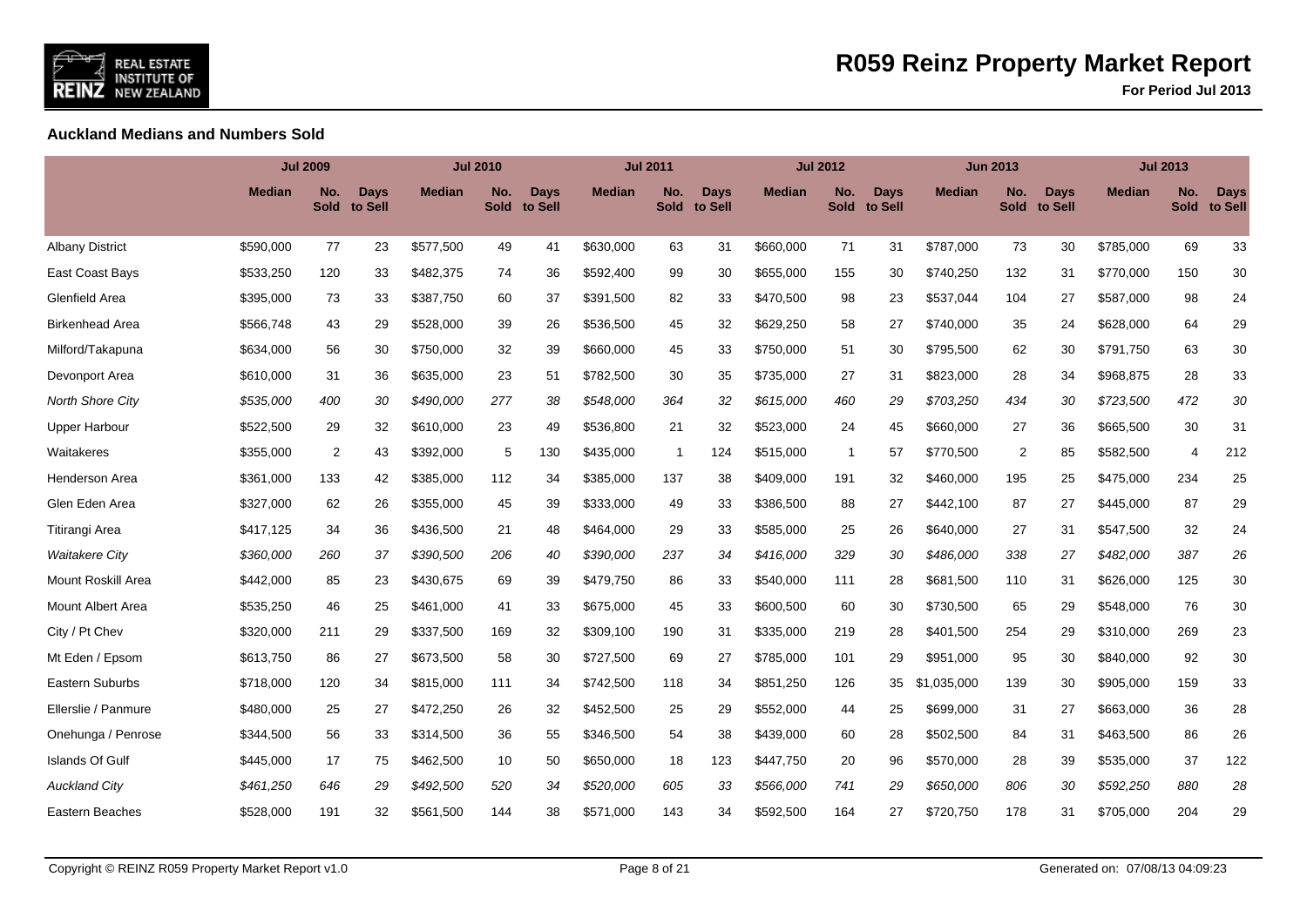

|                              |               | <b>Jul 2009</b>    |                        |               | <b>Jul 2010</b>    |                 |               | <b>Jul 2011</b>    |                        |                  | <b>Jul 2012</b>    |                 |                  | <b>Jun 2013</b>    |                        |                  | <b>Jul 2013</b>    |                        |
|------------------------------|---------------|--------------------|------------------------|---------------|--------------------|-----------------|---------------|--------------------|------------------------|------------------|--------------------|-----------------|------------------|--------------------|------------------------|------------------|--------------------|------------------------|
|                              | <b>Median</b> | No.<br><b>Sold</b> | <b>Days</b><br>to Sell | <b>Median</b> | No.<br><b>Sold</b> | Days<br>to Sell | <b>Median</b> | No.<br><b>Sold</b> | <b>Days</b><br>to Sell | <b>Median</b>    | No.<br><b>Sold</b> | Days<br>to Sell | <b>Median</b>    | No.<br><b>Sold</b> | <b>Days</b><br>to Sell | <b>Median</b>    | No.<br><b>Sold</b> | <b>Days</b><br>to Sell |
| Manukau Rural                | \$247,500     | 1                  | 6                      | \$422,500     | $\overline{2}$     | 334             | \$400,000     | 2                  | 194                    | \$761,500        | 2                  | 56              | \$375,000        | 2                  | 238                    | \$490,000        |                    | 321                    |
| Papatoetoe Area              | \$332,000     | 122                | 35                     | \$330,000     | 85                 | 37              | \$353,750     | 98                 | 29                     | \$380,000        | 143                | 33              | \$470,000        | 184                | 29                     | \$434,000        | 191                | 29                     |
| Manurewa Area                | \$327,000     | 97                 | 35                     | \$266,000     | 58                 | 40              | \$327,500     | 68                 | 39                     | \$385,000        | 89                 | 32              | \$349,000        | 133                | 26                     | \$339,500        | 169                | 28                     |
| Manukau City                 | \$438,000     | 411                | 33                     | \$455,000     | 289                | 39              | \$445,100     | 311                | 33                     | \$493,000        | 398                | 30              | \$530,000        | 497                | 29                     | \$538,000        | 565                | 29                     |
| Papakura Area                | \$338,000     | 60                 | 38                     | \$320,000     | 45                 | 47              | \$336,000     | 62                 | 39                     | \$330,000        | 73                 | 41              | \$390,000        | 99                 | 37                     | \$371,500        | 114                | 25                     |
| Papakura District            | \$338,000     | 60                 | 38                     | \$320,000     | 45                 | 47              | \$336,000     | 62                 | 39                     | \$330,000        | 73                 | 41              | \$390,000        | 99                 | 37                     | \$371,500        | 114                | 25                     |
| <b>Metropolitan Auckland</b> | \$450,000     | 1,777              | 31                     | \$455,000     | 1,337              | 36              | \$474,000     | 1,579              | 33                     | \$512,000        | 2,001              | 30              | \$575,000        | 2,174              | 29                     | \$575,000        | 2,418              | 28                     |
| Rodney North                 | \$500,000     | 65                 | 71                     | \$446,000     | 30                 | 82              | \$540,000     | 35                 | 70                     | \$440,000        | 74                 | 52              | \$430,000        | 49                 | 38                     | \$475,500        | 66                 | 45                     |
| <b>Hibiscus Coast</b>        | \$417,500     | 77                 | 33                     | \$467,000     | 68                 | 53              | \$475,000     | 85                 | 52                     | \$516,000        | 105                | 36              | \$567,000        | 109                | 32                     | \$558,000        | 118                | 35                     |
| <b>Rodney District</b>       | \$439,500     | 142                | 49                     | \$459,500     | 98                 | 63              | \$487,000     | 120                | 56                     | \$487,000        | 179                | 39              | \$535,000        | 158                | 34                     | \$530,000        | 184                | 38                     |
| <b>Franklin County</b>       | \$337,500     | 58                 | 84                     | \$340,000     | 51                 | 46              | \$330,000     | 60                 | 41                     | \$363,000        | 84                 | 54              | \$400,000        | 105                | 34                     | \$420,000        | 109                | 37                     |
| <b>Franklin District</b>     | \$337,500     | 58                 | 84                     | \$340,000     | 51                 | 46              | \$330,000     | 60                 | 41                     | \$363,000        | 84                 | 54              | \$400,000        | 105                | 34                     | \$420,000        | 109                | 37                     |
| Thames / Coromandel          | \$355,000     | 47                 | 51                     | \$390,000     | 19                 | 123             | \$315,000     | 40                 | 120                    | \$312,500        | 42                 | 150             | \$360,000        | 48                 | 115                    | \$367,000        | 45                 | 110                    |
| Thames/Coromandel            | \$355,000     | 47                 | 51                     | \$390,000     | 19                 | 123             | \$315,000     | 40                 | 120                    | \$312,500        | 42                 | 150             | \$360,000        | 48                 | 115                    | \$367,000        | 45                 | 110                    |
| <b>Outer Auckland</b>        | \$400,000     | 247                | 56                     | \$420,000     | 168                | <u>61</u>       | \$415,000     | 220                | 60                     | \$440,000        | 305                | 50              | \$447,000        | 311                | 40                     | \$475,500        | 338                | <u>41</u>              |
| <b>Auckland</b>              | \$440,000     | 2,024              | 33                     | \$450,000     | 1,505              | 38              | \$465,000     | 1,799              | 34                     | <u>\$500,000</u> | <u>2,306</u>       | <u>31</u>       | <u>\$555,000</u> | 2,485              | 30                     | <u>\$552,000</u> | 2,756              | <u>29</u>              |

Key to fonts used: Suburb Local Council Region **REINZ District**

REAL ESTATE<br>INSTITUTE OF<br>NEW ZEALAND

REINZ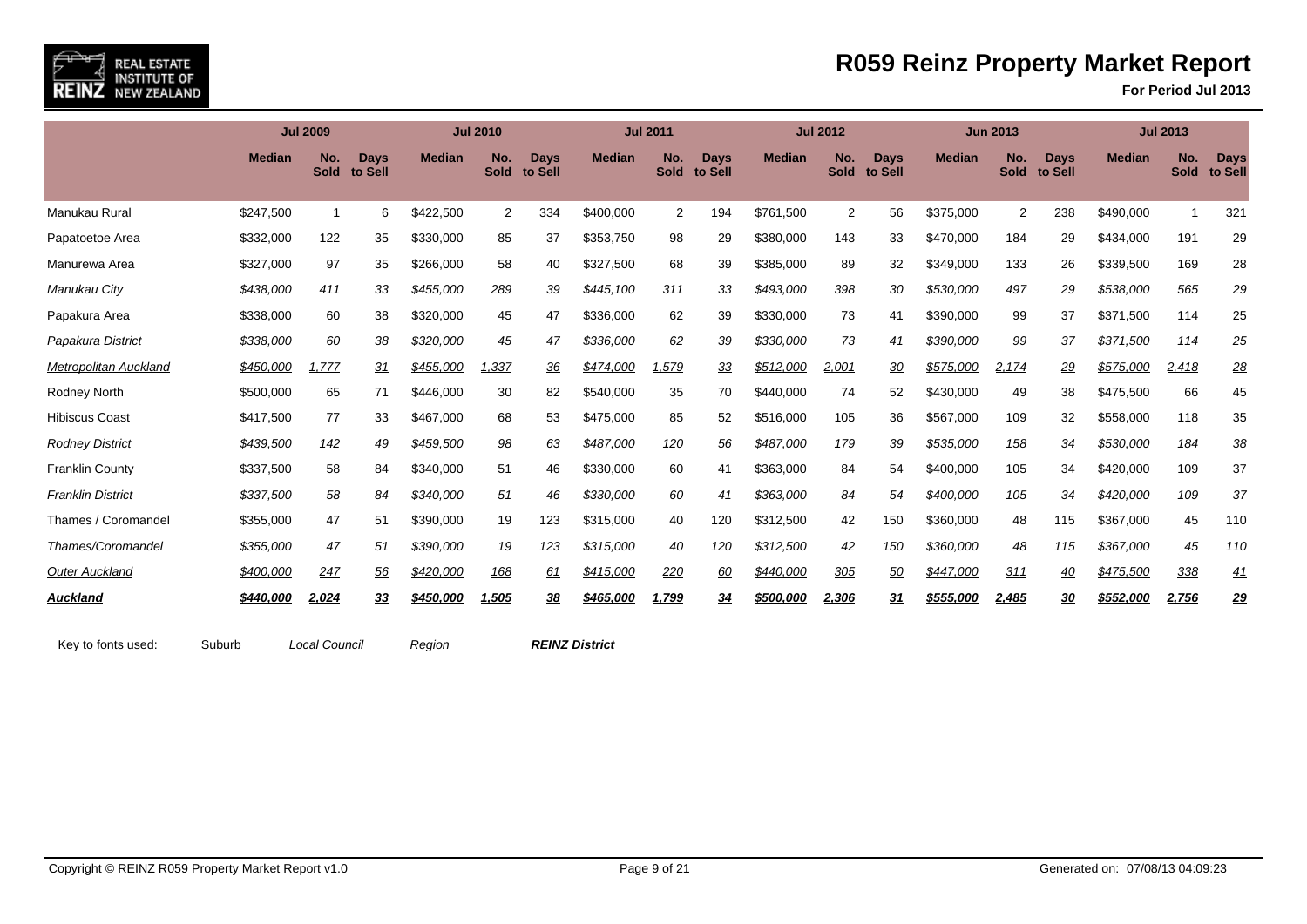

**For Period Jul 2013**

**Waikato/BOP Medians and Numbers Sold**

|                            |               | <b>Jul 2009</b>    |                        |               | <b>Jul 2010</b>    |                        |               | <b>Jul 2011</b>    |                        |               | <b>Jul 2012</b>    |                        |               | <b>Jun 2013</b>    |                        |               | <b>Jul 2013</b>    |                        |
|----------------------------|---------------|--------------------|------------------------|---------------|--------------------|------------------------|---------------|--------------------|------------------------|---------------|--------------------|------------------------|---------------|--------------------|------------------------|---------------|--------------------|------------------------|
|                            | <b>Median</b> | No.<br><b>Sold</b> | <b>Days</b><br>to Sell | <b>Median</b> | No.<br><b>Sold</b> | <b>Days</b><br>to Sell | <b>Median</b> | No.<br><b>Sold</b> | <b>Days</b><br>to Sell | <b>Median</b> | No.<br><b>Sold</b> | <b>Days</b><br>to Sell | <b>Median</b> | No.<br><b>Sold</b> | <b>Days</b><br>to Sell | <b>Median</b> | No.<br><b>Sold</b> | <b>Days</b><br>to Sell |
| <b>Waikato Country</b>     | \$280,000     | 161                | 97                     | \$257,000     | 97                 | 82                     | \$260,000     | 136                | 66                     | \$246,000     | 145                | 70                     | \$257,000     | 170                | 67                     | \$250,000     | 228                | 79                     |
| <b>Hamilton City</b>       | \$338,500     | 234                | 29                     | \$335,000     | 155                | 39                     | \$338,000     | 204                | 49                     | \$338,820     | 207                | 44                     | \$335,000     | 251                | 36                     | \$345,000     | 252                | 35                     |
| <b>Western BOP Country</b> | \$380,000     | 47                 | 75                     | \$347,500     | 38                 | 78                     | \$350,000     | 51                 | 137                    | \$362,500     | 56                 | 112                    | \$349,500     | 78                 | 113                    | \$362,500     | 98                 | 116                    |
| Mount Maunganui/Papamoa    | \$361,500     | 74                 | 51                     | \$412,000     | 47                 | 65                     | \$371,666     | 63                 | 70                     | \$389,000     | 73                 | 59                     | \$410,000     | 81                 | 58                     | \$387,500     | 109                | 48                     |
| Tauranga                   | \$340,000     | 149                | 47                     | \$339,250     | 90                 | 64                     | \$334,000     | 97                 | 64                     | \$359,500     | 111                | 63                     | \$345,000     | 125                | 49                     | \$315,000     | 126                | 59                     |
| Rotorua                    | \$246,500     | 72                 | 41                     | \$262,000     | 63                 | 63                     | \$255,000     | 61                 | 41                     | \$275,000     | 90                 | 68                     | \$277,500     | 66                 | 54                     | \$254,700     | 88                 | 62                     |
| Taupo                      | \$347,500     | 51                 | 79                     | \$289,000     | 34                 | 58                     | \$340,000     | 30                 | 52                     | \$316,500     | 42                 | 53                     | \$317,750     | 42                 | 95                     | \$367,500     | 48                 | 59                     |
| <b>King Country</b>        | \$190,000     | 15                 | 44                     | \$140,000     | 6                  | 165                    | \$120,000     | 9                  | 52                     | \$77,500      | 10                 | 91                     | \$87,500      | 13                 | 88                     | \$112,500     | 6                  | 223                    |
| <b>Gisborne City</b>       | \$250,000     | 41                 | 41                     | \$259,000     | 27                 | 38                     | \$210,000     | 23                 | 47                     | \$190,000     | 41                 | 41                     | \$215,000     | 43                 | 54                     | \$197,000     | 37                 | 57                     |
| <b>Gisborne Country</b>    | \$290,000     |                    | 40                     | \$250,000     | 4                  | 57                     | \$120,000     | $\overline{2}$     | 110                    | \$45,000      |                    | 59                     | \$277,500     | 2                  | 47                     | \$305,000     | 3                  | 27                     |
| Eastern BOP Country        | \$238,000     | 39                 | 83                     | \$310,000     | 27                 | 93                     | \$228,000     | 31                 | 80                     | \$203,750     | 28                 | 45                     | \$250,000     | 39                 | 109                    | \$250,000     | 43                 | 109                    |
| Waikato/BOP                | \$320,000     | 884                | 47                     | \$315,000     | 588                | 61                     | \$306,000     | 707                | 56                     | \$305,000     | 804                | 59                     | \$320,000     | 910                | 56                     | \$312,000     | 1,038              | <u>55</u>              |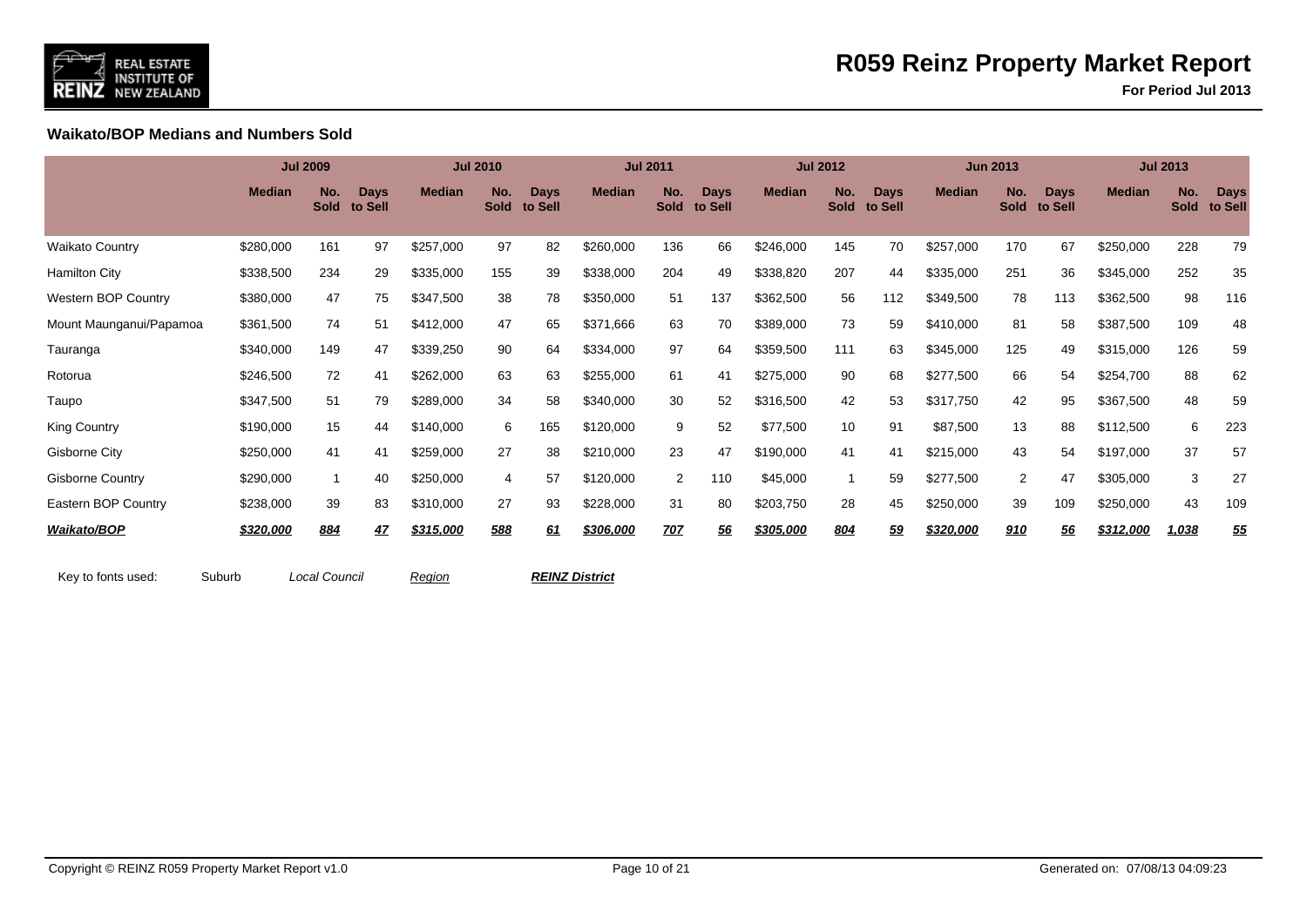

**For Period Jul 2013**

**Hawkes Bay Medians and Numbers Sold**

|                           |               | <b>Jul 2009</b> |                             |               | <b>Jul 2010</b> |                             |               | <b>Jul 2011</b> |                             |               | <b>Jul 2012</b> |                             |               | <b>Jun 2013</b> |                      |               | <b>Jul 2013</b> |                        |
|---------------------------|---------------|-----------------|-----------------------------|---------------|-----------------|-----------------------------|---------------|-----------------|-----------------------------|---------------|-----------------|-----------------------------|---------------|-----------------|----------------------|---------------|-----------------|------------------------|
|                           | <b>Median</b> | No.             | <b>Days</b><br>Sold to Sell | <b>Median</b> | No.             | <b>Days</b><br>Sold to Sell | <b>Median</b> | No.             | <b>Days</b><br>Sold to Sell | <b>Median</b> | No.             | <b>Days</b><br>Sold to Sell | <b>Median</b> | No.             | Days<br>Sold to Sell | <b>Median</b> | No.<br>Sold     | <b>Days</b><br>to Sell |
| Napier City               | \$277,000     | 115             | 42                          | \$286,750     | 66              | 54                          | \$283,500     | 90              | 66                          | \$285,000     | 106             | 62                          | \$285,000     | 73              | 43                   | \$295,000     | 103             | 52                     |
| <b>Hastings City</b>      | \$287,500     | 85              | 43                          | \$285,000     | 67              | 55                          | \$268,500     | 73              | 42                          | \$260,500     | 76              | 56                          | \$271,000     | 67              | 46                   | \$250,000     | 79              | 38                     |
| <b>Hawkes Bay Country</b> | \$330,000     | 9               | 65                          | \$189,000     | 5               | 54                          | \$376,000     | 4               | 78                          | \$205,750     | 10              | 137                         | \$377,000     |                 | 41                   | \$415,500     | 10              | 68                     |
| Waipawa Area              | \$220,000     | 6               | 76                          | \$200,000     | 5               | 98                          | \$195,000     |                 | 74                          | \$147,500     | $\overline{2}$  | 250                         | \$130,000     |                 | 103                  | \$271,500     | 4               | 385                    |
| Waipukurau Area           | \$225,000     | 3               | 117                         | \$102,500     | 4               | 60                          | \$137,500     | 9               | 55                          | \$173,750     | 6               | 74                          | \$154,500     | 8               | 52                   | \$130,000     | 11              | 97                     |
| Dannevirke Borough        | \$140,500     | 14              | 105                         | \$161,500     | 10              | 37                          | \$170,000     |                 | 84                          | \$136,000     | 10              | 95                          | \$108,500     | 6               | 194                  | \$143,000     | 20              | 94                     |
| <b>Hawkes Bay</b>         | \$271,500     | 232             | <u>45</u>                   | \$265,000     | 157             | 54                          | \$275,000     | <u>190</u>      | 53                          | \$269,500     | 210             | 62                          | \$271,500     | <u>162</u>      | 45                   | \$275,000     | 227             | <u>49</u>              |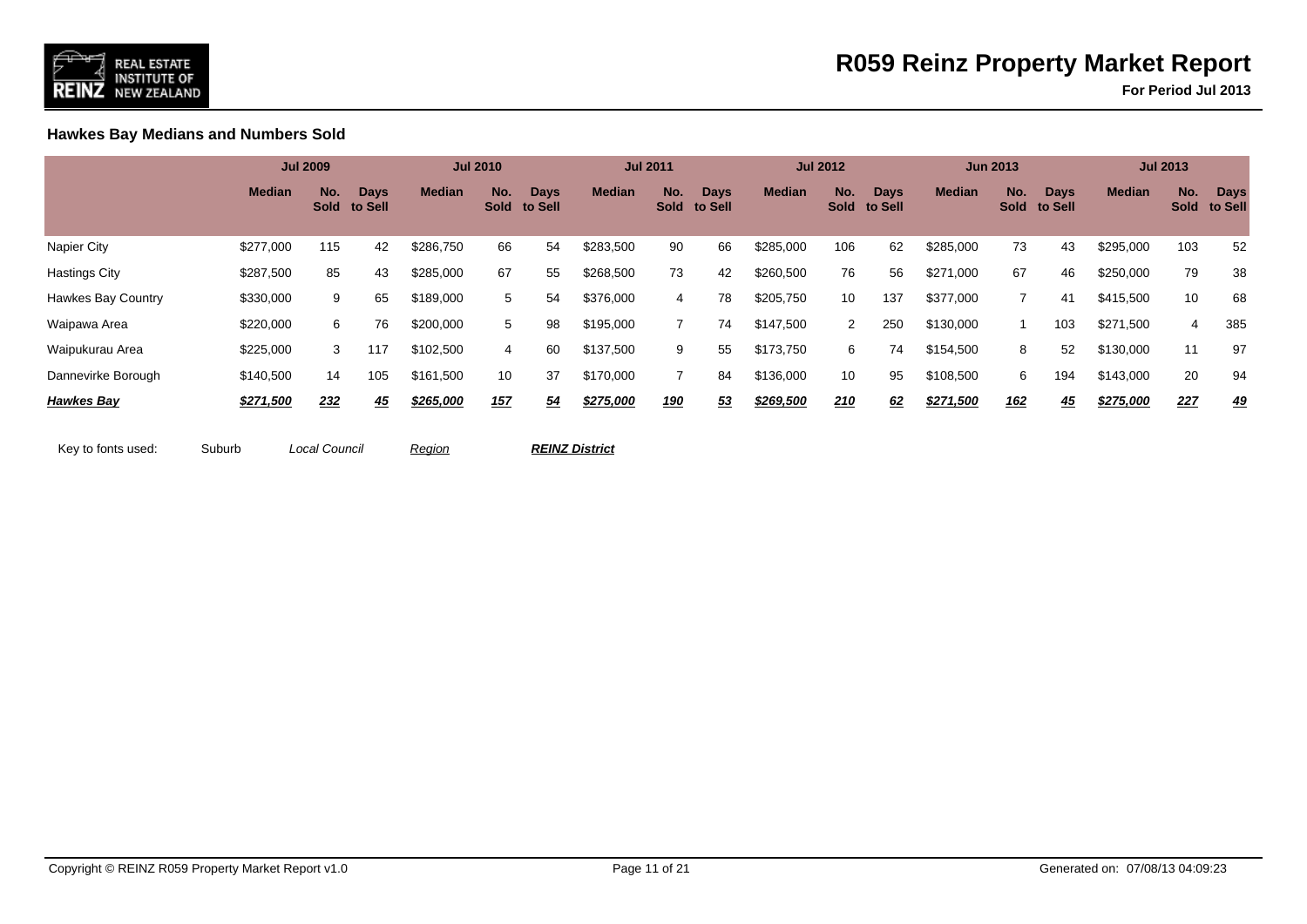

**For Period Jul 2013**

**Manawatu/Wanganui Medians and Numbers Sold**

|                         |               | <b>Jul 2009</b>    |                        |               | <b>Jul 2010</b>    |                        |               | <b>Jul 2011</b>    |                 |               | <b>Jul 2012</b>    |                        |               | <b>Jun 2013</b>    |                        |               | <b>Jul 2013</b>    |                        |
|-------------------------|---------------|--------------------|------------------------|---------------|--------------------|------------------------|---------------|--------------------|-----------------|---------------|--------------------|------------------------|---------------|--------------------|------------------------|---------------|--------------------|------------------------|
|                         | <b>Median</b> | No.<br><b>Sold</b> | <b>Days</b><br>to Sell | <b>Median</b> | No.<br><b>Sold</b> | <b>Days</b><br>to Sell | <b>Median</b> | No.<br><b>Sold</b> | Days<br>to Sell | <b>Median</b> | No.<br><b>Sold</b> | <b>Days</b><br>to Sell | <b>Median</b> | No.<br><b>Sold</b> | <b>Days</b><br>to Sell | <b>Median</b> | No.<br><b>Sold</b> | <b>Days</b><br>to Sell |
| Palmerston North City   | \$277,000     | 134                | 29                     | \$255,000     | 99                 | 50                     | \$281,000     | 93                 | 40              | \$275,000     | 118                | 30                     | \$276,250     | 104                | 32                     | \$285,000     | 116                | 34                     |
| Feilding                | \$240,000     | 35                 | 72                     | \$239,000     | 19                 | 51                     | \$206,500     | 33                 | 57              | \$236,250     | 36                 | 44                     | \$205,000     | 28                 | 39                     | \$258,000     | 35                 | 56                     |
| Levin                   | \$205,000     | 30                 | 34                     | \$188,500     | 17                 | 66                     | \$189,500     | 18                 | 72              | \$225,000     | 27                 | 61                     | \$200,000     | 25                 | 82                     | \$155,000     | 37                 | 71                     |
| Pahiatua                | \$147,500     | 13                 | 46                     | \$113,000     | 9                  | 37                     | \$158,000     | 5                  | 56              | \$83,000      | 5                  | 70                     | \$108,000     | 7                  | 40                     | \$178,000     | 4                  | 193                    |
| Manawatu Country        | \$220,000     | 31                 | 41                     | \$202,500     | 18                 | 58                     | \$185,000     | 31                 | 89              | \$177,000     | 35                 | 54                     | \$146,000     | 16                 | 38                     | \$185,000     | 27                 | 130                    |
| Manawatu                | \$246,500     | 243                | 34                     | \$237,000     | 162                | 52                     | \$235,000     | 180                | 55              | \$245,000     | 221                | 40                     | \$239,500     | 180                | 39                     | \$245,250     | 219                | 53                     |
| Manawatu Region         | \$246,500     | 243                | 34                     | \$237,000     | 162                | 52                     | \$235,000     | 180                | 55              | \$245,000     | 221                | 40                     | \$239,500     | <u>180</u>         | 39                     | \$245,250     | 219                | <u>53</u>              |
| Waverley                | \$108,500     | $\overline{2}$     | 321                    | \$165,000     | -1                 | 54                     | \$400,000     | -1                 | 79              | \$90,000      | 2                  | 221                    | \$143,000     | 3                  | 64                     | \$175,000     | 2                  | 123                    |
| Wanganui City           | \$164,000     | 60                 | 57                     | \$190,000     | 27                 | 62                     | \$151,000     | 43                 | 74              | \$161,500     | 44                 | 55                     | \$170,750     | 34                 | 61                     | \$190,000     | 55                 | 73                     |
| Raetihi/Ohakune/Taihape | \$195,000     | 8                  | 238                    | \$200,000     | $\overline{7}$     | 68                     | \$138,750     | 4                  | 37              | \$156,500     | 10                 | 58                     | \$165,000     | $\overline{7}$     | 591                    | \$82,500      | 2                  | 688                    |
| Rangitikei              | \$175,000     | 11                 | 163                    | \$155,000     | $\overline{7}$     | 105                    | \$95,000      | $\overline{7}$     | 104             | \$116.250     | 10                 | 223                    | \$169,000     | 11                 | 89                     | \$165,000     | 11                 | 120                    |
| Wanganui Country        | \$362,500     | 4                  | 390                    | \$265,000     | 3                  | 158                    | \$217,500     | 2                  | 76              | \$240,000     | 6                  | 58                     | \$415,000     |                    | 135                    | \$445,000     | 2                  | 49                     |
| Wanganui                | \$175,000     | 85                 | 75                     | \$185,000     | 45                 | 65                     | \$150,000     | 57                 | 81              | \$157,500     | 72                 | 75                     | \$168,500     | 56                 | 64                     | \$185,000     | 72                 | 80                     |
| <b>Wanganui Region</b>  | \$175,000     | 85                 | 75                     | \$185,000     | 45                 | 65                     | \$150,000     | 57                 | 81              | \$157,500     | $Z^2$              | 75                     | \$168,500     | 56                 | 64                     | \$185,000     | $Z^2$              | 80                     |
| Manawatu/Wanganui       | \$224,250     | 328                | <u>39</u>              | \$232,000     | 207                | 57                     | \$215,000     | 237                | 57              | \$225,000     | 293                | 50                     | \$221,000     | 236                | <u>46</u>              | \$230,000     | 291                | <u>58</u>              |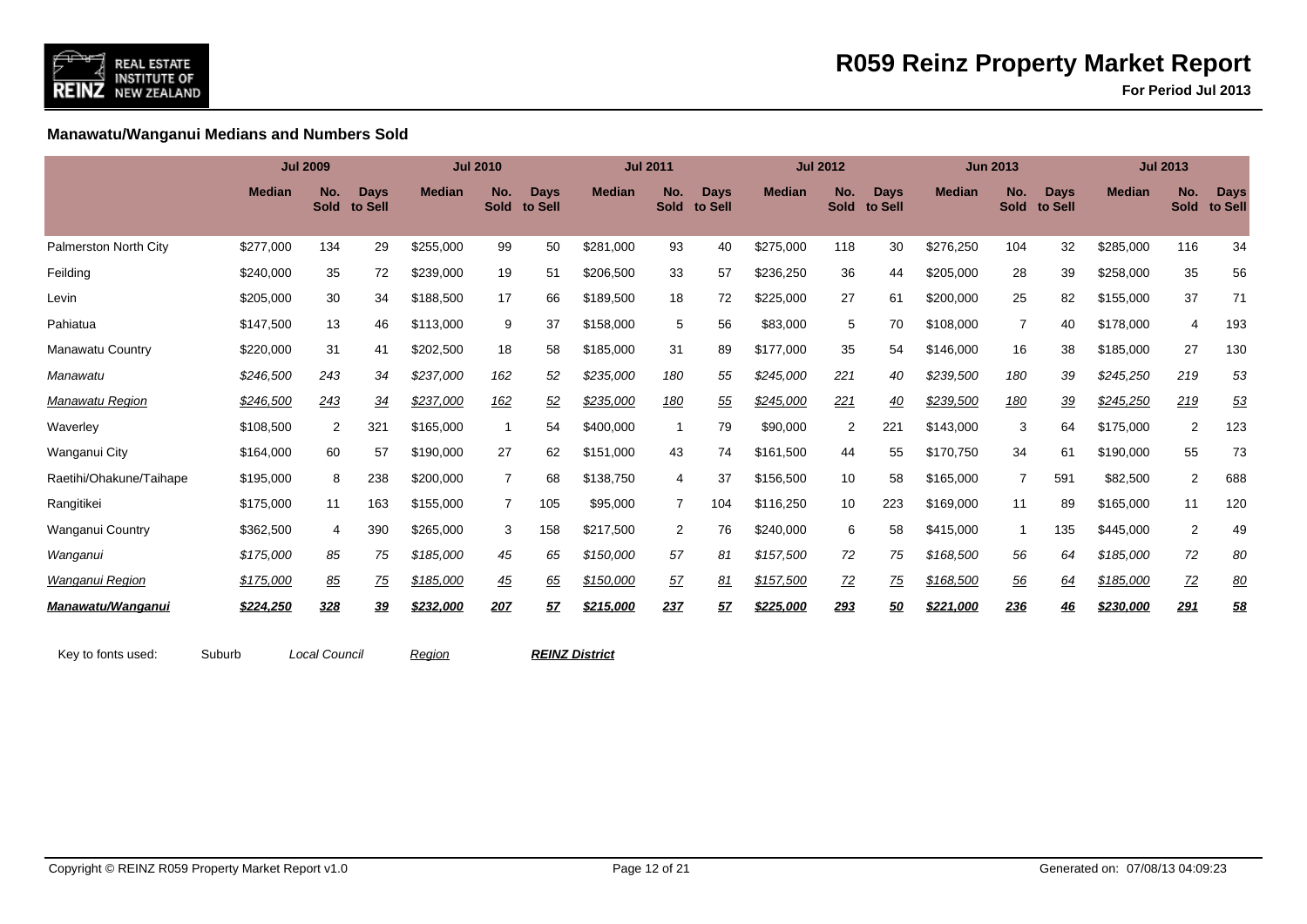

**For Period Jul 2013**

**Taranaki Medians and Numbers Sold**

|                   |               | <b>Jul 2009</b> |                             |               | <b>Jul 2010</b> |                             |               | <b>Jul 2011</b> |                             |               | <b>Jul 2012</b> |                             |               | <b>Jun 2013</b> |                             |               | <b>Jul 2013</b> |                        |
|-------------------|---------------|-----------------|-----------------------------|---------------|-----------------|-----------------------------|---------------|-----------------|-----------------------------|---------------|-----------------|-----------------------------|---------------|-----------------|-----------------------------|---------------|-----------------|------------------------|
|                   | <b>Median</b> | No.             | <b>Days</b><br>Sold to Sell | <b>Median</b> | No.             | <b>Days</b><br>Sold to Sell | <b>Median</b> | No.             | <b>Days</b><br>Sold to Sell | <b>Median</b> | No.             | <b>Days</b><br>Sold to Sell | <b>Median</b> | No.             | <b>Days</b><br>Sold to Sell | <b>Median</b> | No.<br>Sold     | <b>Days</b><br>to Sell |
| Taranaki Country  | \$220,000     | 21              | 25                          | \$274,000     | 21              | 65                          | \$210,000     | 13              | 58                          | \$219,000     | 31              | 45                          | \$223,000     | 33              | 108                         | \$227,500     | 18              | 122                    |
| Waitara           | \$186,250     | 10              | 36                          | \$220,000     | 6               | 41                          | \$178,000     |                 | 127                         | \$220,000     | 10              | 79                          | \$181,550     | 14              | 226                         | \$260,000     | 13              | 73                     |
| New Plymouth City | \$310,000     | 96              | 32                          | \$324,500     | 84              | 46                          | \$295,000     | 60              | 58                          | \$301,000     | 80              | 43                          | \$349,280     | 74              | 44                          | \$322,500     | 78              | 36                     |
| <b>Bell Block</b> | \$330,000     | 10              | 25                          | \$322,000     | 14              | 60                          | \$280,000     |                 | 75                          | \$330,000     | $\overline{7}$  | 37                          | \$379,500     | 12              | 76                          | \$337,500     | 12              | 20                     |
| Stratford         | \$199,000     | 9               | 18                          | \$190,000     | 9               | 73                          | \$185,000     |                 | 91                          | \$200,000     | 18              | 87                          | \$155,000     | 11              | 119                         | \$207,500     | 12              | 38                     |
| Hawera            | \$238,000     | 22              | 33                          | \$169,000     | 11              | 37                          | \$210,000     | 16              | 48                          | \$185,000     | 33              | 50                          | \$228,000     | 17              | 111                         | \$249,000     | 17              | 73                     |
| Taranaki          | \$280,100     | 168             | 32                          | \$292,000     | <u>145</u>      | 51                          | \$260,000     | <u> 110</u>     | 64                          | \$261,000     | 179             | 54                          | \$283,400     | <u>161</u>      | 76                          | \$295,500     | <u>150</u>      | 50                     |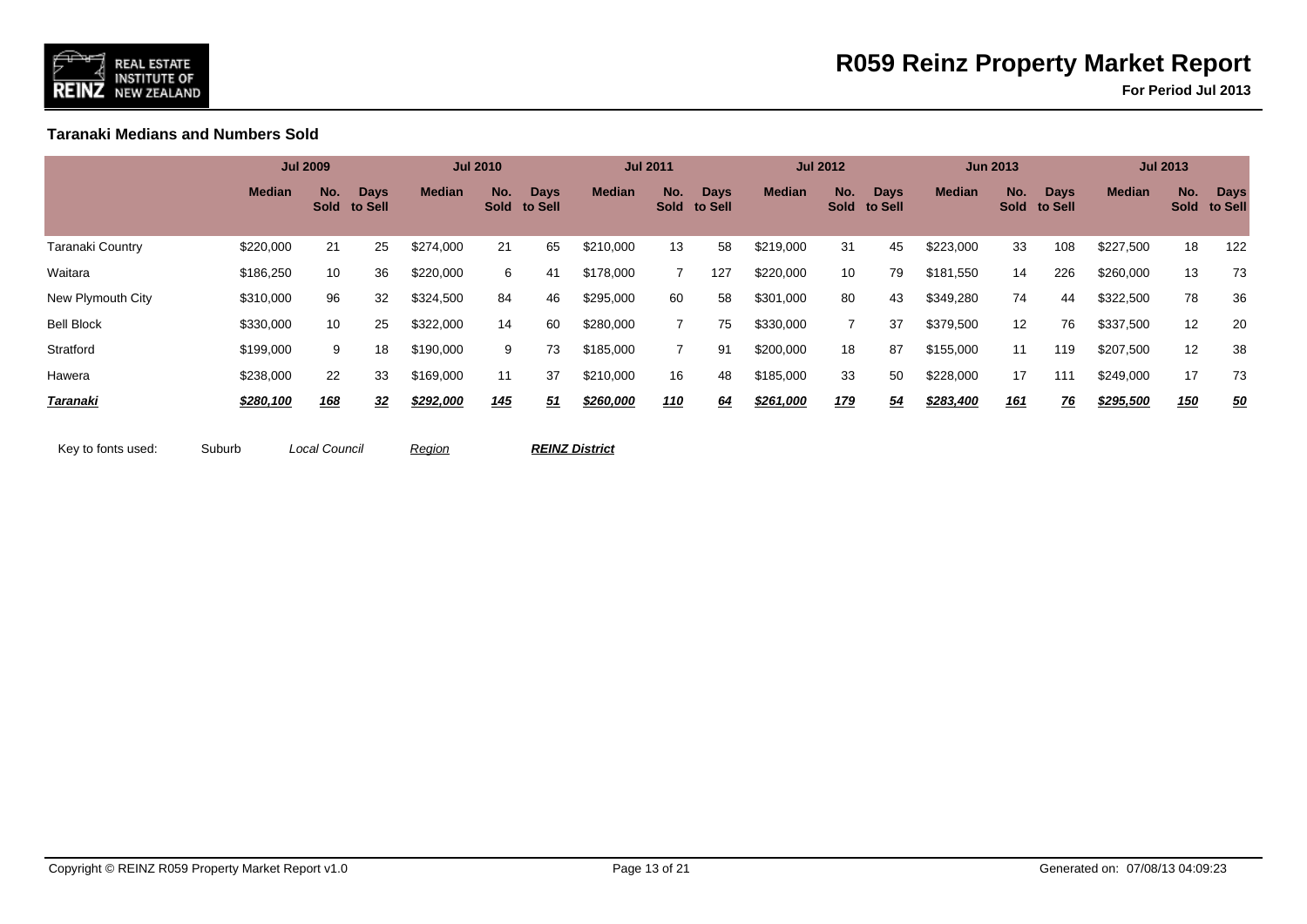

**For Period Jul 2013**

**Wellington Medians and Numbers Sold**

|                     |               | <b>Jul 2009</b>    |                        |               | <b>Jul 2010</b>    |                        |               | <b>Jul 2011</b>    |                        |               | <b>Jul 2012</b>    |                        |               | <b>Jun 2013</b>    |                        |               | <b>Jul 2013</b>    |                        |
|---------------------|---------------|--------------------|------------------------|---------------|--------------------|------------------------|---------------|--------------------|------------------------|---------------|--------------------|------------------------|---------------|--------------------|------------------------|---------------|--------------------|------------------------|
|                     | <b>Median</b> | No.<br><b>Sold</b> | <b>Days</b><br>to Sell | <b>Median</b> | No.<br><b>Sold</b> | <b>Days</b><br>to Sell | <b>Median</b> | No.<br><b>Sold</b> | <b>Days</b><br>to Sell | <b>Median</b> | No.<br><b>Sold</b> | <b>Days</b><br>to Sell | <b>Median</b> | No.<br><b>Sold</b> | <b>Days</b><br>to Sell | <b>Median</b> | No.<br><b>Sold</b> | <b>Days</b><br>to Sell |
| Wairarapa           | \$231,500     | 63                 | 46                     | \$248,000     | 41                 | 65                     | \$238,000     | 48                 | 70                     | \$230,000     | 64                 | 84                     | \$250,000     | 47                 | 58                     | \$257,500     | 67                 | 70                     |
| <b>Upper Hutt</b>   | \$332,000     | 39                 | 41                     | \$322,000     | 47                 | 43                     | \$304,000     | 51                 | 36                     | \$330,000     | 63                 | 54                     | \$343,000     | 55                 | 36                     | \$330,000     | 55                 | 45                     |
| <b>Hutt Valley</b>  | \$325,500     | 134                | 36                     | \$330,000     | 100                | 58                     | \$332,500     | 90                 | 44                     | \$330,000     | 127                | 41                     | \$382,000     | 112                | 34                     | \$317,750     | 102                | 41                     |
| Otaki / Paekakariki | \$315,000     | 91                 | 46                     | \$328,000     | 75                 | 52                     | \$336,000     | 86                 | 58                     | \$324,000     | 84                 | 44                     | \$310,000     | 83                 | 72                     | \$362,500     | 94                 | 49                     |
| Pukerua Bay / Tawa  | \$367,563     | 80                 | 44                     | \$386,500     | 67                 | 57                     | \$320,000     | 70                 | 46                     | \$373,500     | 72                 | 44                     | \$355,000     | 74                 | 39                     | \$399,500     | 74                 | 38                     |
| Northern Wellington | \$522,500     | 68                 | 25                     | \$411,000     | 54                 | 35                     | \$445,000     | 62                 | 42                     | \$455,000     | 63                 | 28                     | \$485,000     | 69                 | 24                     | \$461,000     | 76                 | 42                     |
| Western Wellington  | \$510,000     | 39                 | 22                     | \$532,500     | 34                 | 33                     | \$606,000     | 33                 | 43                     | \$507,000     | 25                 | 59                     | \$545,000     | 33                 | 26                     | \$620,644     | 33                 | 25                     |
| Southern Wellington | \$440,000     | 27                 | 22                     | \$495,000     | 33                 | 27                     | \$515,000     | 25                 | 37                     | \$500,000     | 33                 | 28                     | \$515,000     | 37                 | 26                     | \$553,556     | 34                 | 25                     |
| Eastern Wellington  | \$480,000     | 35                 | 22                     | \$455,000     | 29                 | 38                     | \$492,000     | 17                 | 21                     | \$551,250     | 36                 | 27                     | \$535,000     | 43                 | 30                     | \$475,000     | 29                 | 37                     |
| Central Wellington  | \$427,500     | 42                 | 42                     | \$524,500     | 32                 | 29                     | \$455,000     | 39                 | 36                     | \$418,000     | 46                 | 48                     | \$493,000     | 37                 | 70                     | \$390,000     | 49                 | 82                     |
| <b>Wellington</b>   | \$370,000     | 618                | <u>36</u>              | \$385,000     | 512                | <u>47</u>              | \$365,000     | 521                | 45                     | \$365,000     | 613                | 43                     | \$400,000     | 590                | <u>37</u>              | \$390,000     | 613                | <u>43</u>              |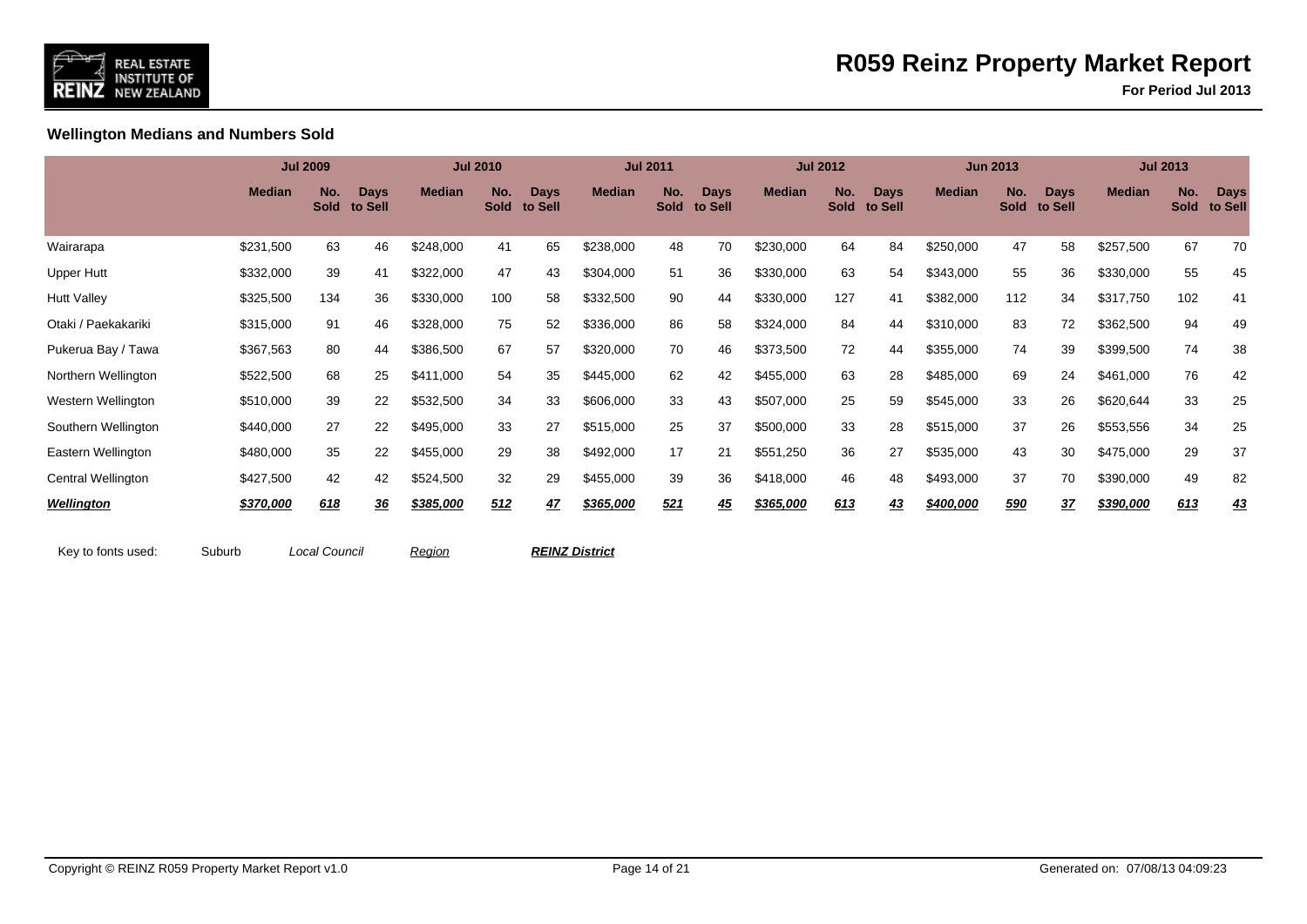

**For Period Jul 2013**

**Nelson/Marlborough Medians and Numbers Sold**

|                                                                                                  |               | <b>Jul 2009</b>    |                        |               | <b>Jul 2010</b>    |                        |               | <b>Jul 2011</b>    |                        |               | <b>Jul 2012</b>    |                        |               | <b>Jun 2013</b>    |                        |               | <b>Jul 2013</b>    |                        |
|--------------------------------------------------------------------------------------------------|---------------|--------------------|------------------------|---------------|--------------------|------------------------|---------------|--------------------|------------------------|---------------|--------------------|------------------------|---------------|--------------------|------------------------|---------------|--------------------|------------------------|
|                                                                                                  | <b>Median</b> | No.<br><b>Sold</b> | <b>Days</b><br>to Sell | <b>Median</b> | No.<br><b>Sold</b> | <b>Days</b><br>to Sell | <b>Median</b> | No.<br><b>Sold</b> | <b>Days</b><br>to Sell | <b>Median</b> | No.<br><b>Sold</b> | <b>Days</b><br>to Sell | <b>Median</b> | No.<br><b>Sold</b> | <b>Days</b><br>to Sell | <b>Median</b> | No.<br><b>Sold</b> | <b>Days</b><br>to Sell |
| Nelson City Zone                                                                                 | \$350,000     | 75                 | 46                     | \$312,000     | 59                 | 44                     | \$319,000     | 66                 | 52                     | \$350,100     | 60                 | 32                     | \$351,000     | 70                 | 31                     | \$345,500     | 88                 | 40                     |
| Richmond                                                                                         | \$382,000     | 23                 | 22                     | \$332,000     | 19                 | 38                     | \$311,500     | 14                 | 43                     | \$381,000     | 19                 | 24                     | \$410,000     | 17                 | 23                     | \$399,750     | 22                 | 34                     |
| Motueka                                                                                          | \$272,500     | 18                 | 57                     | \$305,000     | 13                 | 36                     | \$278,750     | 22                 | 39                     | \$294,000     | 18                 | 87                     | \$377,000     | 24                 | 69                     | \$359,500     | 20                 | 66                     |
| Takaka                                                                                           | \$266,000     | 3                  | 8                      | \$377,000     | $\overline{7}$     | 111                    | \$301,750     | 4                  | 313                    | \$305,000     | 8                  | 73                     | \$347,000     | 5                  | 40                     | \$445,000     | 6                  | 178                    |
| <b>Nelson Country</b>                                                                            | \$362,500     | 16                 | 33                     | \$390,000     | 15                 | 48                     | \$402,000     | 21                 | 50                     | \$330,000     | 15                 | 23                     | \$410,000     | 17                 | 22                     | \$417,500     | 16                 | 112                    |
| Nelson Council = Nelson City<br>Zone PLUS Nelson Country,<br>Richmond, Takaka & Motueka<br>Zones | \$355,000     | 135                | 39                     | \$332,000     | 113                | 43                     | \$315,000     | 127                | 49                     | \$337,000     | 120                | 33                     | \$360,000     | 133                | 31                     | \$366,500     | 152                | 44                     |
| Marlborough Sounds                                                                               | \$825,000     |                    | 224                    | \$345,000     |                    | 140                    | \$245,000     | $\overline{2}$     | 25                     | \$130,000     |                    | 106                    | \$730,000     | 2                  | 588                    | \$365,000     |                    | 182                    |
| Marlborough/Kaikoura                                                                             | \$305,000     | 92                 | 45                     | \$307,500     | 45                 | 49                     | \$289,500     | 60                 | 44                     | \$266,000     | 81                 | 42                     | \$285,000     | 85                 | 47                     | \$295,000     | 81                 | 38                     |
| Marlborough                                                                                      | \$305,000     | 93                 | 45                     | \$307,750     | 46                 | 51                     | \$289,500     | 62                 | 41                     | \$266,000     | 82                 | 42                     | \$285,000     | 87                 | 48                     | \$297,500     | 82                 | 39                     |
| Nelson/Marlborough                                                                               | \$328,000     | 228                | <u>40</u>              | \$327,000     | 159                | 46                     | \$311,000     | 189                | <u>47</u>              | \$301,000     | 202                | 38                     | \$341,250     | 220                | 39                     | \$345,000     | 234                | <u>42</u>              |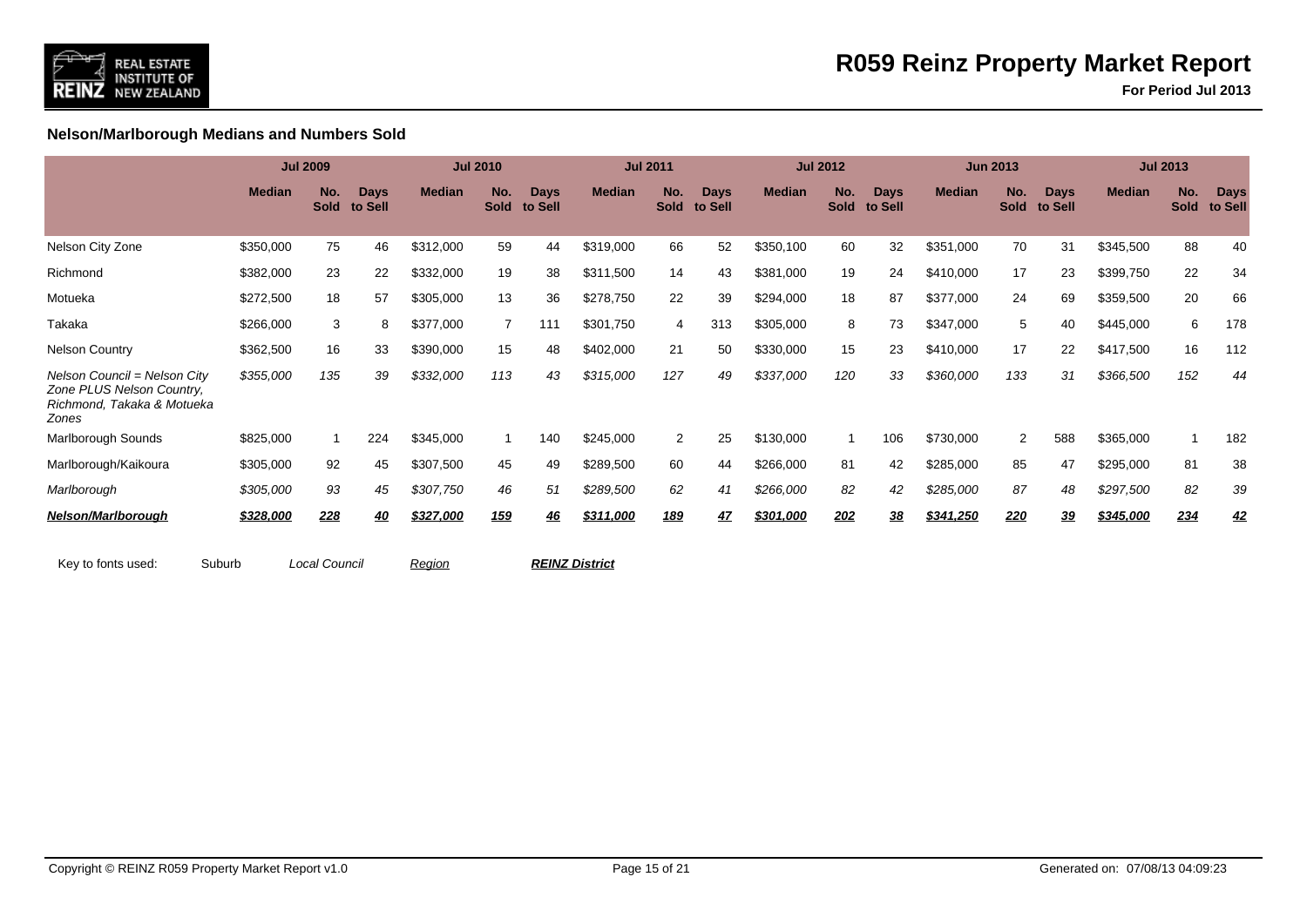

**For Period Jul 2013**

### **Canterbury/Westland Medians and Numbers Sold**

|                                           |               | <b>Jul 2009</b>    |                 |               | <b>Jul 2010</b>    |                        |               | <b>Jul 2011</b>    |                        |               | <b>Jul 2012</b>    |                        |           | <b>Jun 2013</b>    |                        |               | <b>Jul 2013</b>    |                        |
|-------------------------------------------|---------------|--------------------|-----------------|---------------|--------------------|------------------------|---------------|--------------------|------------------------|---------------|--------------------|------------------------|-----------|--------------------|------------------------|---------------|--------------------|------------------------|
|                                           | <b>Median</b> | No.<br><b>Sold</b> | Days<br>to Sell | <b>Median</b> | No.<br><b>Sold</b> | <b>Days</b><br>to Sell | <b>Median</b> | No.<br><b>Sold</b> | <b>Davs</b><br>to Sell | <b>Median</b> | No.<br><b>Sold</b> | <b>Days</b><br>to Sell | Median    | No.<br><b>Sold</b> | <b>Days</b><br>to Sell | <b>Median</b> | No.<br><b>Sold</b> | <b>Days</b><br>to Sell |
| Central (Inside, 4 Avenues)               | \$306,000     | 18                 | 65              | \$237,000     | 8                  | 18                     | \$615,000     | 3                  | 36                     | \$255,000     | 9                  | 48                     | \$421,500 | 8                  | 25                     | \$355,000     | 9                  | 136                    |
| Nth East(Avnda/Avsi/Bur/Park)             | \$300,000     | 56                 | 22              | \$328,500     | 43                 | 33                     | \$480,000     | 19                 | 28                     | \$340,000     | 21                 | 23                     | \$377,500 | 19                 | 26                     | \$270,000     | 15                 | 26                     |
| East(Aran/Bxly/Brom/Linwd)                | \$236,000     | 41                 | 31              | \$230,000     | 34                 | 34                     | \$251,000     | $\overline{7}$     | 42                     | \$231.500     | 26                 | 42                     | \$268,000 | 30                 | 33                     | \$251,000     | 40                 | 23                     |
| Sth East(Hthct/Opawa/Wlstn)               | \$305,000     | 35                 | 28              | \$282,000     | 23                 | 40                     | \$228,500     | 10                 | 62                     | \$295,000     | 19                 | 37                     | \$300,750 | 16                 | 24                     | \$287,500     | 30                 | 17                     |
| Sth Inner (Sydhm/Wlthm)                   | \$218,250     | 21                 | 17              | \$210,000     | 9                  | 50                     | \$252,500     | $\overline{4}$     | 69                     | \$269,500     | 6                  | 33                     | \$270,000 | 15                 | 22                     | \$265,000     | 21                 | 34                     |
| <b>Sth Outer</b><br>(Beck/Bow/Casfl/Stma) | \$350,000     | 21                 | 33              | \$440,000     | 22                 | 34                     | \$427,500     | 14                 | 29                     | \$311,000     | 15                 | 36                     | \$410,750 | 18                 | 24                     | \$430,000     | 20                 | 23                     |
| S/W Inner(Addtn/Smfld/Sprey)              | \$277,000     | 31                 | 53              | \$300,000     | 17                 | 31                     | \$270,000     | 16                 | 37                     | \$310,500     | 20                 | 20                     | \$328,125 | 30                 | 29                     | \$363,250     | 38                 | 26                     |
| S/W Outer(HIswl/Himtn/Hnhy)               | \$364,150     | 36                 | 29              | \$364,000     | 30                 | 50                     | \$369,500     | 24                 | 22                     | \$375,000     | 31                 | 25                     | \$410,000 | 43                 | 19                     | \$436,500     | 29                 | 19                     |
| West Inner(Riccn/Upper<br>Riccn)          | \$297,500     | 27                 | 33              | \$320,500     | 16                 | 45                     | \$308,000     | 14                 | 45                     | \$330,000     | 19                 | 27                     | \$356,000 | 23                 | 33                     | \$381,944     | 18                 | 30                     |
| <b>West Outer</b><br>(Heih/Hby/Sckbn/Tem) | \$283,500     | 34                 | 32              | \$281,500     | 28                 | 40                     | \$298.750     | 30                 | 32                     | \$310,000     | 42                 | 24                     | \$381,500 | 46                 | 21                     | \$360,000     | 35                 | 15                     |
| N/W Inner(Fendn/Ilam/Meriv)               | \$428,500     | 34                 | 24              | \$480,000     | 29                 | 42                     | \$560,000     | 27                 | 37                     | \$570,000     | 39                 | 30                     | \$565,000 | 35                 | 29                     | \$553,500     | 40                 | 27                     |
| Avonhead                                  | \$403,000     | 18                 | 13              | \$330,000     | 18                 | 39                     | \$364,000     | 21                 | 24                     | \$420,000     | 31                 | 23                     | \$472,500 | 26                 | 23                     | \$484,500     | 28                 | 33                     |
| N/W Outer(Brynd/Burns)                    | \$356,000     | 32                 | 31              | \$381,900     | 32                 | 33                     | \$408,500     | 28                 | 28                     | \$425,000     | 27                 | 29                     | \$466,000 | 21                 | 22                     | \$440,000     | 33                 | 29                     |
| Nth Inner(Dal/Rich/Shly/Stalb)            | \$285,000     | 83                 | 26              | \$283,000     | 57                 | 45                     | \$331,000     | 30                 | 32                     | \$340,500     | 42                 | 27                     | \$360,000 | 49                 | 24                     | \$323,500     | 46                 | 24                     |
| <b>Nth Outer</b><br>(Bfst/Bish/Pap/Redwd) | \$311,500     | 64                 | 26              | \$332,000     | 57                 | 35                     | \$342,500     | 52                 | 28                     | \$383,000     | 55                 | 24                     | \$413,000 | 58                 | 22                     | \$427,000     | 51                 | 26                     |
| Seaside Sth(Rdcfs/Sumfl)                  | \$533,500     | 16                 | 29              | \$612,500     | 10                 | 26                     | \$379,500     | 6                  | 46                     | \$435,000     | 8                  | 24                     | \$610,000 | 6                  | 25                     | \$470,500     | 6                  | 34                     |
| Seaside Nth<br>(Nb/Nthbeach/Sthnb)        | \$242,000     | 30                 | 31              | \$307,500     | 24                 | 32                     | \$330,000     | $\overline{7}$     | 47                     | \$298,750     | 26                 | 39                     | \$300,000 | 20                 | 21                     | \$316,000     | 23                 | 33                     |
| All Hill<br>(Cash/Clh/Mtp/Scar/Wm)        | \$553,000     | 22                 | 31              | \$570,000     | 15                 | 37                     | \$465,000     | 5                  | 60                     | \$632,500     | 14                 | 26                     | \$686,000 | 13                 | 33                     | \$575,500     | 10                 | 35                     |
| Harbourside(All<br>Lytln&Harbour)         | \$330,000     | 9                  | 37              | \$446,250     | 10                 | 41                     | \$325,000     | $\mathbf{1}$       |                        | \$407,500     | 4                  | 32                     | \$380,000 | 3                  | 19                     | \$364,000     | 8                  | 42                     |
| Christchurch City                         | \$310,000     | 628                | 29              | \$328,250     | 482                | 37                     | \$359,500     | 318                | 31                     | \$354,500     | 454                | 28                     | \$380,000 | 479                | 24                     | \$385,000     | 500                | 27                     |
| Banks Pen(East Of<br>Motukarara)          | \$765,000     | 2                  | 161             | \$333,500     | 2                  | 32                     | \$230,000     | 3                  | 94                     | \$400,750     | 4                  | 85                     | \$390,000 | 8                  | 24                     | \$552,500     | 2                  | 155                    |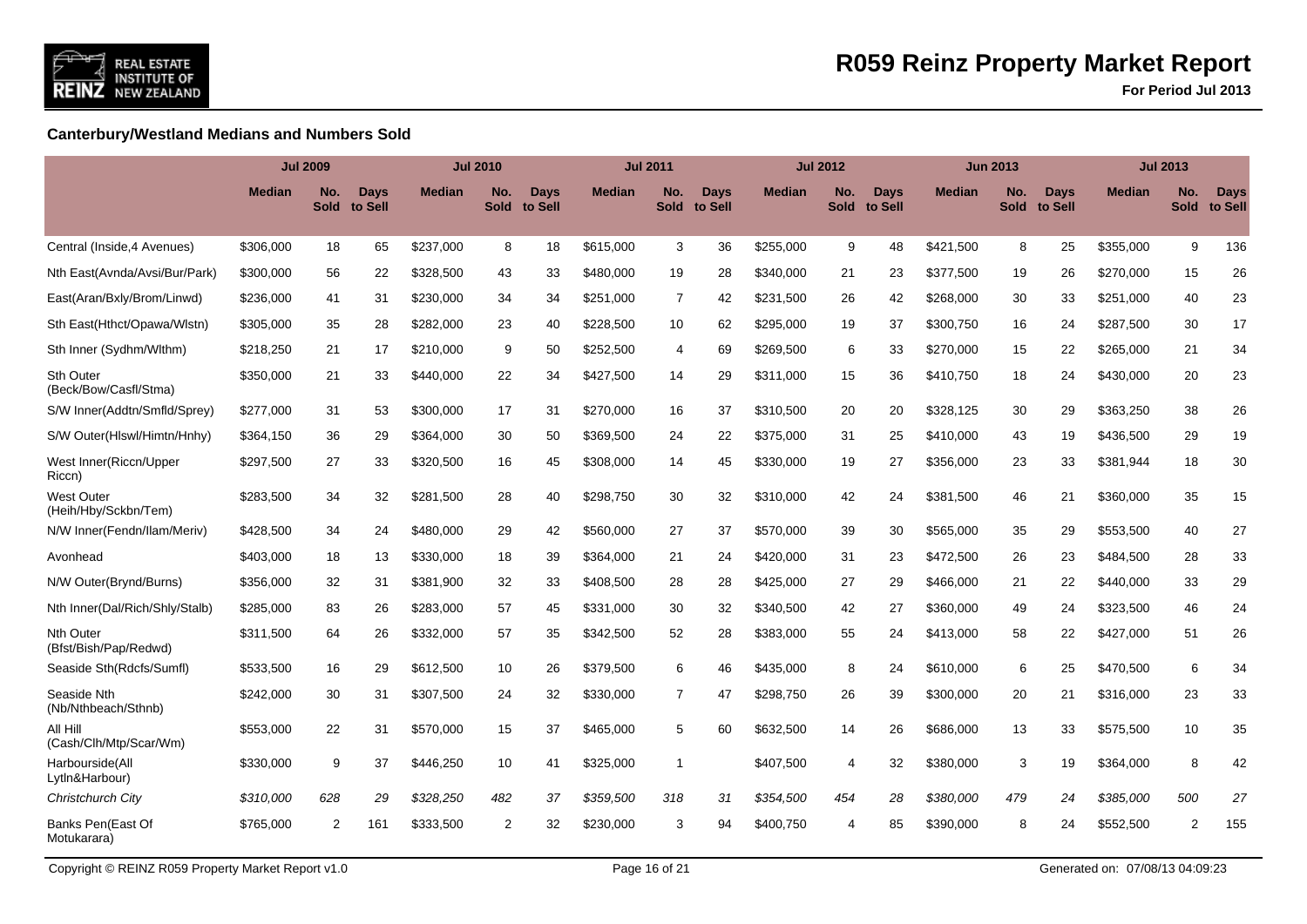

**For Period Jul 2013**

|                                    |               | <b>Jul 2009</b>    |                        |               | <b>Jul 2010</b>    |                        |               | <b>Jul 2011</b>    |                        |               | <b>Jul 2012</b>    |                        |               | <b>Jun 2013</b>    |                        |               | <b>Jul 2013</b>    |                        |
|------------------------------------|---------------|--------------------|------------------------|---------------|--------------------|------------------------|---------------|--------------------|------------------------|---------------|--------------------|------------------------|---------------|--------------------|------------------------|---------------|--------------------|------------------------|
|                                    | <b>Median</b> | No.<br><b>Sold</b> | <b>Days</b><br>to Sell | <b>Median</b> | No.<br><b>Sold</b> | <b>Days</b><br>to Sell | <b>Median</b> | No.<br><b>Sold</b> | <b>Days</b><br>to Sell | <b>Median</b> | No.<br><b>Sold</b> | <b>Days</b><br>to Sell | <b>Median</b> | No.<br><b>Sold</b> | <b>Days</b><br>to Sell | <b>Median</b> | No.<br><b>Sold</b> | <b>Days</b><br>to Sell |
| Kaiapoi                            | \$304,250     | 22                 | 28                     | \$256,000     | 12                 | 66                     | \$266,000     | 10                 | 41                     | \$365,000     | 17                 | 29                     | \$390,000     | 13                 | 14                     | \$355,000     | 21                 | 24                     |
| Rangiora                           | \$272,500     | 38                 | 41                     | \$289,000     | 26                 | 64                     | \$309,250     | 42                 | 32                     | \$335,000     | 31                 | 30                     | \$386,000     | 28                 | 24                     | \$412,000     | 27                 | 28                     |
| Nth Cant(All Nth&W<br>Ofnthwaimk)  | \$315,000     | 29                 | 55                     | \$320,000     | 19                 | 69                     | \$329,000     | 33                 | 54                     | \$348,000     | 25                 | 31                     | \$425,000     | 31                 | 35                     | \$356,250     | 30                 | 42                     |
| Cant Ctry(Alloth W&S To<br>Midcan) | \$389,000     | 41                 | 42                     | \$367,500     | 34                 | 56                     | \$405,000     | 56                 | 33                     | \$420,006     | 46                 | 40                     | \$495,000     | 59                 | 28                     | \$477,500     | 55                 | 27                     |
| Mid Cant(Rakaia/R-Rangitata<br>R)  | \$266,000     | 32                 | 35                     | \$235,000     | 29                 | 63                     | \$264,500     | 48                 | 65                     | \$276,500     | 34                 | 44                     | \$265,000     | 49                 | 27                     | \$300,000     | 54                 | 40                     |
| Timaru                             | \$226,410     | 48                 | 42                     | \$190,000     | 33                 | 77                     | \$225,000     | 61                 | 90                     | \$270,000     | 57                 | 38                     | \$263,500     | 54                 | 33                     | \$268,500     | 53                 | 27                     |
| Sth Cant(Below Rangitata Riv)      | \$207,000     | 34                 | 93                     | \$243,500     | 14                 | 114                    | \$178,000     | 35                 | 78                     | \$208,250     | 39                 | 106                    | \$235,000     | 31                 | 67                     | \$228,000     | 47                 | 47                     |
| <b>West Coast</b>                  | \$223,000     | 31                 | 124                    | \$180,750     | 32                 | 69                     | \$220,000     | 33                 | 51                     | \$215,000     | 38                 | 103                    | \$240,000     | 21                 | 109                    | \$195,000     | 31                 | 90                     |
| Other Canterbury/Westland          | \$270,000     | 277                | 49                     | \$265,000     | 201                | 68                     | \$275,000     | 321                | 56                     | \$292,000     | 291                | 43                     | \$325,000     | 294                | 31                     | \$315,250     | 320                | 36                     |
| <b>Outer Canterbury</b>            | \$270,000     | 277                | 49                     | \$265,000     | 201                | 68                     | \$275,000     | 321                | 56                     | \$292,000     | 291                | 43                     | \$325,000     | 294                | 31                     | \$315,250     | 320                | 36                     |
| Canterbury/Westland                | \$297,000     | 905                | 33                     | \$310,000     | 683                | 41                     | \$315,000     | 639                | 37                     | \$335,000     | 745                | 31                     | \$365,000     | 773                | 26                     | \$360,000     | 820                | 28                     |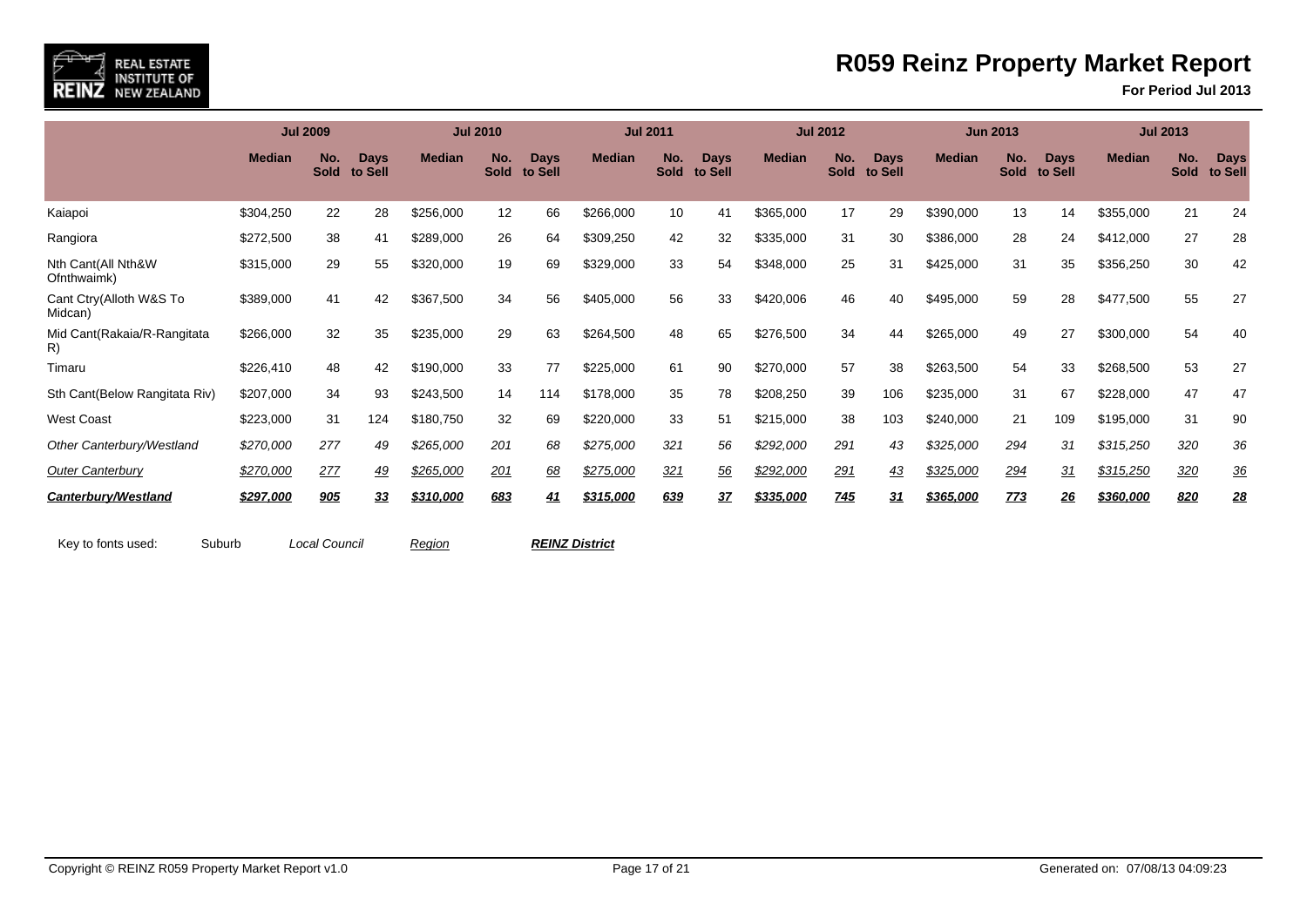

**For Period Jul 2013**

**Central Otago Lakes Medians and Numbers Sold**

|                            |               | <b>Jul 2009</b> |                             |               | <b>Jul 2010</b> |                      |               | <b>Jul 2011</b> |                             |               | <b>Jul 2012</b> |                             |               | <b>Jun 2013</b> |                      |               | <b>Jul 2013</b> |                             |
|----------------------------|---------------|-----------------|-----------------------------|---------------|-----------------|----------------------|---------------|-----------------|-----------------------------|---------------|-----------------|-----------------------------|---------------|-----------------|----------------------|---------------|-----------------|-----------------------------|
|                            | <b>Median</b> | No.             | <b>Days</b><br>Sold to Sell | <b>Median</b> | No.             | Days<br>Sold to Sell | <b>Median</b> | No.             | <b>Days</b><br>Sold to Sell | <b>Median</b> | No.             | <b>Days</b><br>Sold to Sell | <b>Median</b> | No.             | Days<br>Sold to Sell | <b>Median</b> | No.             | <b>Days</b><br>Sold to Sell |
| Central                    | \$327,000     | 49              | 133                         | \$333,500     | 24              | 65                   | \$336,500     | 42              | 99                          | \$355,000     | 44              | 82                          | \$373,500     | 66              | 40                   | \$395,000     | 42              | 79                          |
| Queenstown                 | \$530,000     | 35              | 64                          | \$436,000     | 24              | 77                   | \$492,500     | 32              | 114                         | \$563,750     | 32              | 70                          | \$517,500     | 44              | 47                   | \$525,000     | 49              | 54                          |
| <b>Central Otago Lakes</b> | \$411,000     | 84              | 116                         | \$390,800     | <u>48</u>       | 76                   | \$410,000     | <u>74</u>       | <u> 108</u>                 | \$420,000     | <u>76</u>       | <u>76</u>                   | \$410,000     | <u>110</u>      | 40                   | \$478,000     | 91              | 61                          |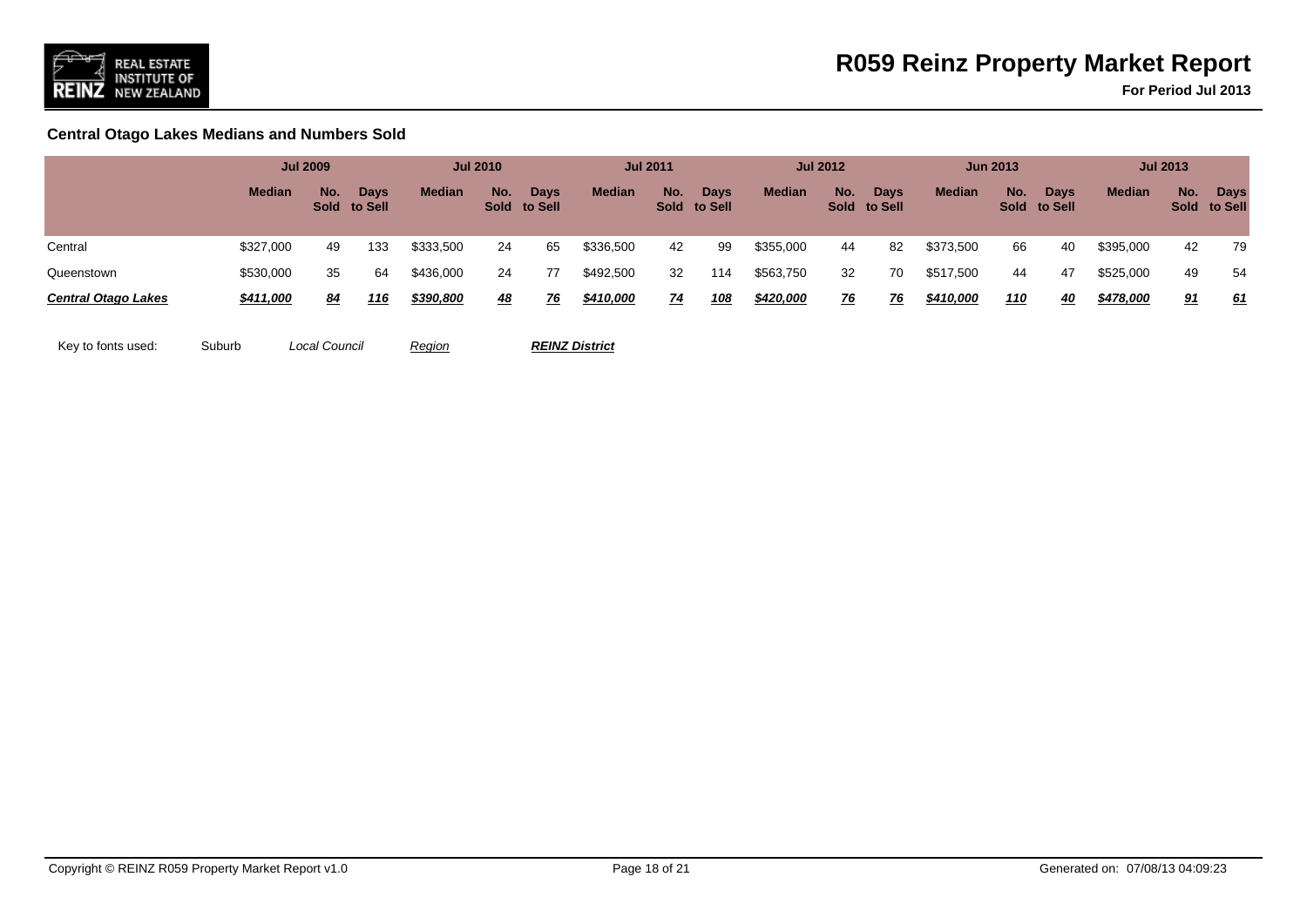

**For Period Jul 2013**

**Otago Medians and Numbers Sold**

|              |                  | <b>Jul 2009</b> |                             |               | <b>Jul 2010</b> |                             |               | <b>Jul 2011</b> |                             |               | <b>Jul 2012</b> |                             |               | <b>Jun 2013</b> |                             |               | <b>Jul 2013</b> |                             |
|--------------|------------------|-----------------|-----------------------------|---------------|-----------------|-----------------------------|---------------|-----------------|-----------------------------|---------------|-----------------|-----------------------------|---------------|-----------------|-----------------------------|---------------|-----------------|-----------------------------|
|              | <b>Median</b>    | No.             | <b>Days</b><br>Sold to Sell | <b>Median</b> | No.             | <b>Days</b><br>Sold to Sell | <b>Median</b> | No.             | <b>Days</b><br>Sold to Sell | <b>Median</b> | No.             | <b>Days</b><br>Sold to Sell | <b>Median</b> | No.             | <b>Days</b><br>Sold to Sell | <b>Median</b> | No.             | <b>Days</b><br>Sold to Sell |
| North Otago  | \$207,500        | 37              | 107                         | \$211,000     | 26              | 59                          | \$190,000     | 39              | 117                         | \$199,000     | 21              | 138                         | \$221,500     | 36              | 82                          | \$206,000     | 43              | 57                          |
| Dunedin City | \$230,000        | 179             | 32                          | \$259,000     | 151             | 50                          | \$245,100     | 147             | 44                          | \$254,750     | 166             | 32                          | \$266,875     | 150             | 36                          | \$280,000     | 177             | 35                          |
| South Otago  | \$142,500        | 10              | 63                          | \$227,000     | 15              | 143                         | \$166,000     | 14              | 59                          | \$176,500     | 14              | 91                          | \$164,000     | 22              | 52                          | \$154,850     | 16              | -61                         |
| East Otago   | \$292,500        | 3               | 238                         | \$290,000     | 4               | 66                          | \$206,500     | 4               | 22                          | \$265,000     | 5               | 18                          | \$217,700     | 5 <sup>5</sup>  | 39                          | \$243,000     | 4               | 62                          |
| Otago        | <u>\$223,000</u> | 229             | <u>40</u>                   | \$245,000     | <u>196</u>      | 54                          | \$228,500     | <u>204</u>      | 54                          | \$246,000     | 206             | <u>41</u>                   | \$245,000     | 213             | 39                          | \$266,778     | <u>240</u>      | 41                          |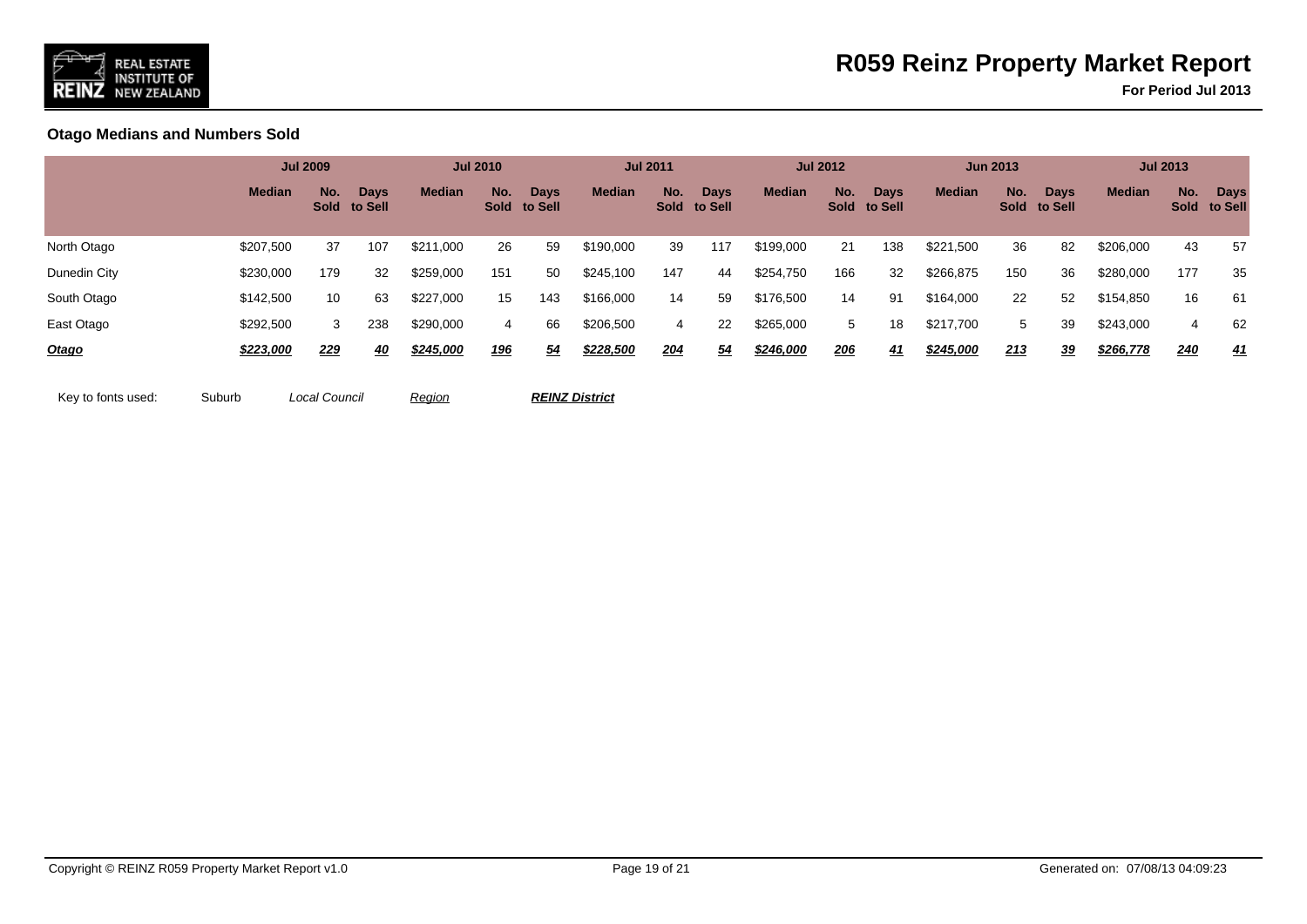

**For Period Jul 2013**

**Southland Medians and Numbers Sold**

|                  |               | <b>Jul 2009</b> |                             |               | <b>Jul 2010</b> |                             |               | <b>Jul 2011</b> |                             |               | <b>Jul 2012</b> |                             |               | <b>Jun 2013</b> |                             |               | <b>Jul 2013</b>    |                        |
|------------------|---------------|-----------------|-----------------------------|---------------|-----------------|-----------------------------|---------------|-----------------|-----------------------------|---------------|-----------------|-----------------------------|---------------|-----------------|-----------------------------|---------------|--------------------|------------------------|
|                  | <b>Median</b> | No.             | <b>Days</b><br>Sold to Sell | <b>Median</b> | No.             | <b>Days</b><br>Sold to Sell | <b>Median</b> | No.             | <b>Days</b><br>Sold to Sell | <b>Median</b> | No.             | <b>Days</b><br>Sold to Sell | <b>Median</b> | No.             | <b>Days</b><br>Sold to Sell | <b>Median</b> | No.<br><b>Sold</b> | <b>Days</b><br>to Sell |
| Invercargill     | \$205,500     | 120             | 33                          | \$210,500     | 80              | 37                          | \$190,005     | 102             | 40                          | \$189,500     | 96              | 36                          | \$219,000     | 81              | 47                          | \$187,750     | 92                 | 49                     |
| Bluff            | \$115,000     | 5               | 42                          | \$89,000      |                 | 13                          | \$67,500      | $\overline{2}$  | 297                         | \$158,000     |                 | 60                          | \$235,000     |                 | 52                          | \$75,500      | 3                  | 179                    |
| Gore             | \$138,750     | 22              | 34                          | \$183,250     | 14              | 41                          | \$130,250     | 22              | 56                          | \$156,500     | 20              | 25                          | \$173,000     | 19              | 37                          | \$157,500     | 24                 | 101                    |
| Riverton         | \$84,000      | 6               | 264                         | \$208,000     | 5               | 53                          | \$79,000      | 4               | 62                          | \$132,500     | 5               | 266                         | \$167,500     | 6               | 159                         | \$238,000     | 11                 | 102                    |
| Winton           | \$181,500     | 9               | 135                         | \$244,125     | 6               | 16                          | \$215,000     | 8               | 33                          | \$195,000     | $\overline{7}$  | 35                          | \$185,100     | 9               | 31                          | \$194,500     | 8                  | 44                     |
| Te Anau          | \$330,000     | 3               | 6                           | \$275,000     | 3               | 126                         | \$330,000     | 3               | 89                          | \$270,000     | 5               | 306                         | \$254,000     | $\overline{2}$  | 38                          | \$220,000     |                    | 72                     |
| <b>Southland</b> | \$190,000     | <b>165</b>      | <u>35</u>                   | \$210,000     | 109             | 38                          | \$185,000     | <u> 141</u>     | <u>46</u>                   | \$185,000     | 134             | 39                          | \$201,000     | <u> 118</u>     | 46                          | \$186,000     | <u>145</u>         | <u>60</u>              |